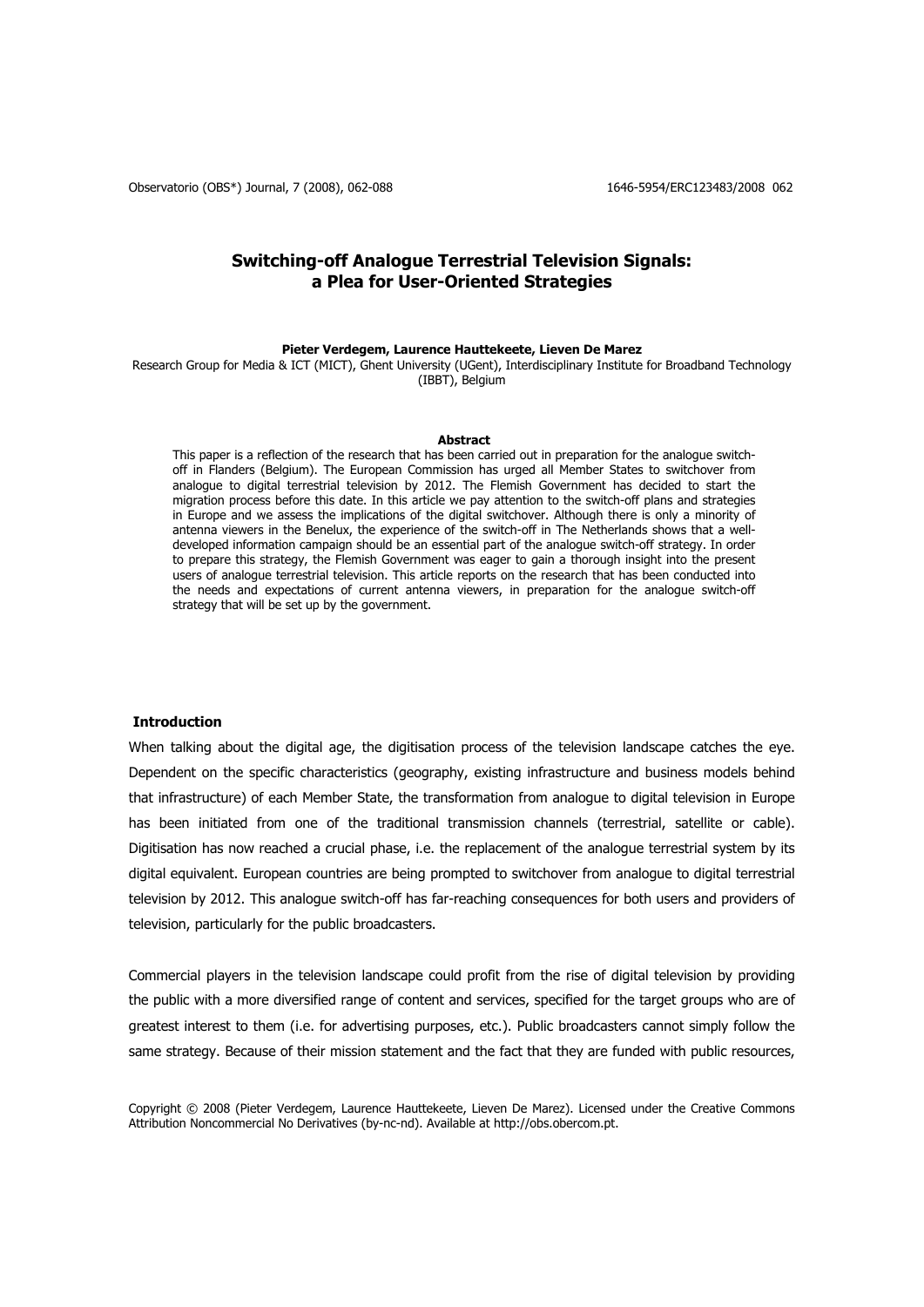one of their primary goals is to reach everyone in society ('universal access'). The process of digital switchover puts this principle under pressure. People who only watch television via analogue terrestrial television risk being excluded if no specific strategies or measures have been taken.

Some of the European Member States will not wait until the 2012 deadline to switch off analogue terrestrial television. Countries such as Luxembourg, Sweden, Finland, or Andorra already switched off their analogue antenna signals as well as The Netherlands – a country that very much resembles the Belgian landscape when it comes to the penetration of transmission infrastructure  $-$  did on December 10<sup>th</sup> 2006. In Flanders (the northern part of Belgium) the analogue switch-off is planned to take place before the end of 2008 (November 3<sup>rd</sup> 2008). The experience of the switch-off in The Netherlands, but also in EU member states as Sweden or Finland show that a well-developed information campaign must be an essential part of a successful digital switchover strategy.

The main focus of this article is the discussion of research that has been carried out by order of the Flemish government to obtain extensive insights into the profiles of current users of analogue terrestrial television, in preparation for the switch-off campaign and strategy in Flanders. Before elaborating on this research, however, some light is shed on the role of government and the public service broadcaster (PSB) in the digital context, and a more generic view on the process of the analogue switch-off, plans and strategies in Europe. These two issues need some further clarification for a good understanding of this 'switch-off process' from a policy point-of-view. In combination with the review of the results and methodology in the Flemish case, the paper aspires to be a valuable source of inspiration for other countries or regions in their development of strategies for achieving a successful analogue switch-off.

## **Television in the digital era: PSB and universal access**

The migration of 'traditional television' towards DTV (interactive digital television) offers new possibilities in terms of interactivity and additional services, but entails some potential pitfalls as well (d'Haenens & Bink, 2001). Several questions arise: Is every citizen able or willing to make the switch to a complete digital television landscape? What is the role and responsibility of the public broadcaster in this digital era, to ensure that certain citizens are not excluded? Which values have to be taken into account?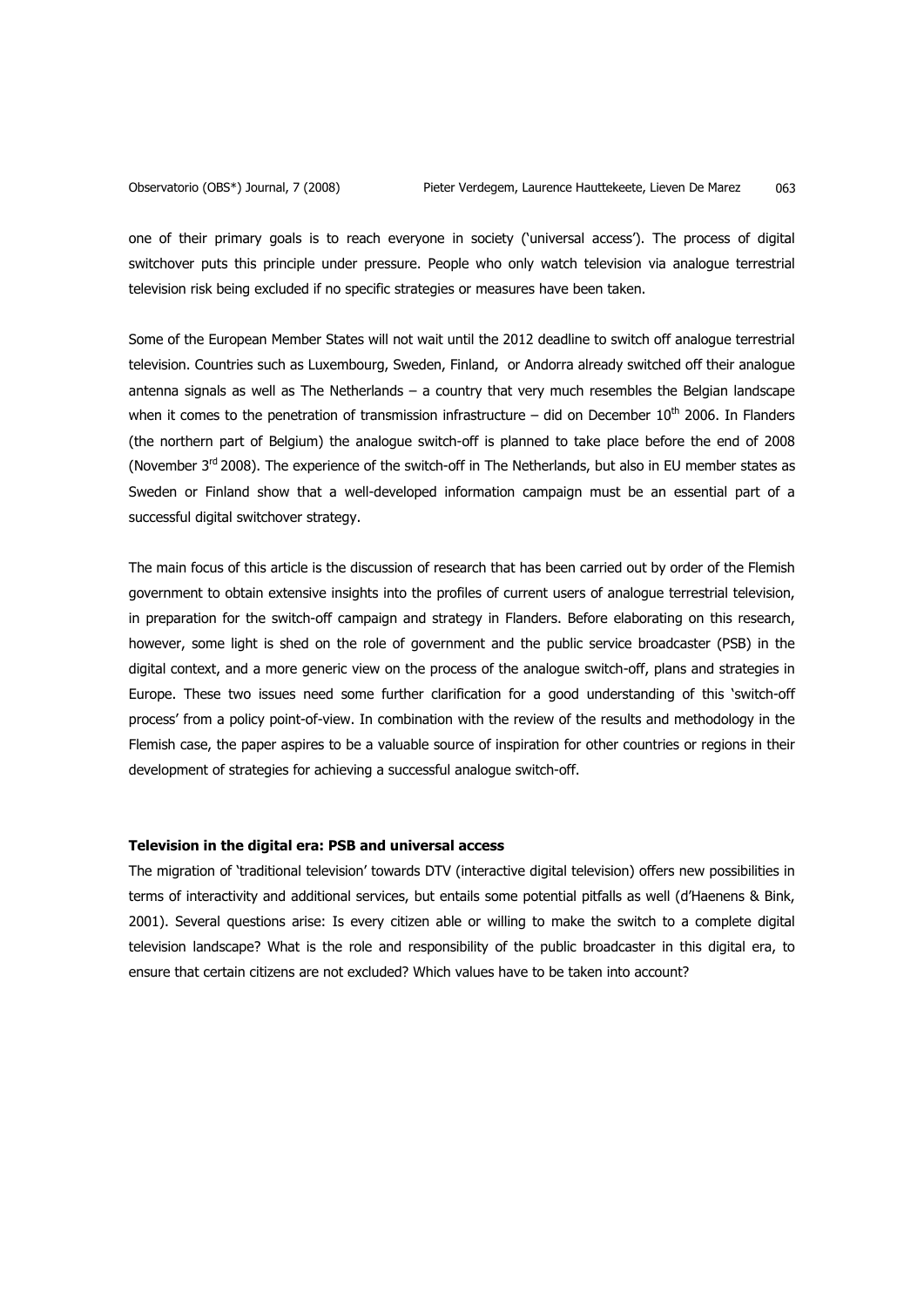#### **From TV to DTV**

European television viewers are confronted with an increased offer of platforms of (pay) television in the last few decades. The traditional television landscape in many countries came under pressure from the combination of increasing competition, new distribution channels and the digitization process (Dahlgren, 2000), making them evolve from often monopolistic structured television markets to highly competitive television markets. For example, in southern European countries terrestrial or satellite pay television harvested on their 'first mover advantage' (which was a clear advantage of course since cable roll-out would have been very extensive in these countries) for a long time. In other countries, for example in the Benelux, cable transmission was always very dominant and, as a consequence, the local cable company had a monopoly on both viewers and content providers (Adda & Ottaviani, 2005). The introduction of satellite television and terrestrial television has thus turned the market upside-down in the Benelux. People nowadays have the opportunity to choose between different delivery platforms, which leads to growing competition.

When talking about delivery platforms, three different broadcast technologies for television signal transmission are traditionally distinguished: terrestrial, cable and satellite (Pagani, 2003; De Grooff, 1999: 7). Terrestrial is the oldest and most commonly used transmission technology. The signal can be captured by means of a simple roof or in-house antenna, but due to spectrum restrictions, only a limited number of channels can be made available. To subscribe to cable television, a connection to a dedicated cable network is necessary. Due to the high capacity and the low level of noise and electromagnetic interference, this technology allows for the distribution of different kinds of information. In the late '80s improvements in satellite technology led to the rise of commercial satellite operators that provide uplink connections to broadcast satellites at a cost that was affordable for a medium-sized television company. For the viewer, subscription to satellite television services requires the investment in a satellite dish and a dedicated receiver, which could create both an economic and a practical problem (Tadayoni, 2006: 106-109).

To migrate form the 'old television medium' to the digital era, digital equivalents were required for each of these 'traditional transmission platforms': digital terrestrial television (DTT/DVB-T), digital cable (DVB-C) and digital satellite (DVB-S) (De Grooff, 1999: 7) were accepted as European transmission standards for the different platforms. In addition to these more 'classical' technologies, television is nowadays also offered by means of a broadband Digital Subscriber Line (DSL) which allows for the (IPTV-)transmission of a digital video signal over a standard telephone line. The current penetration of this technology is still quite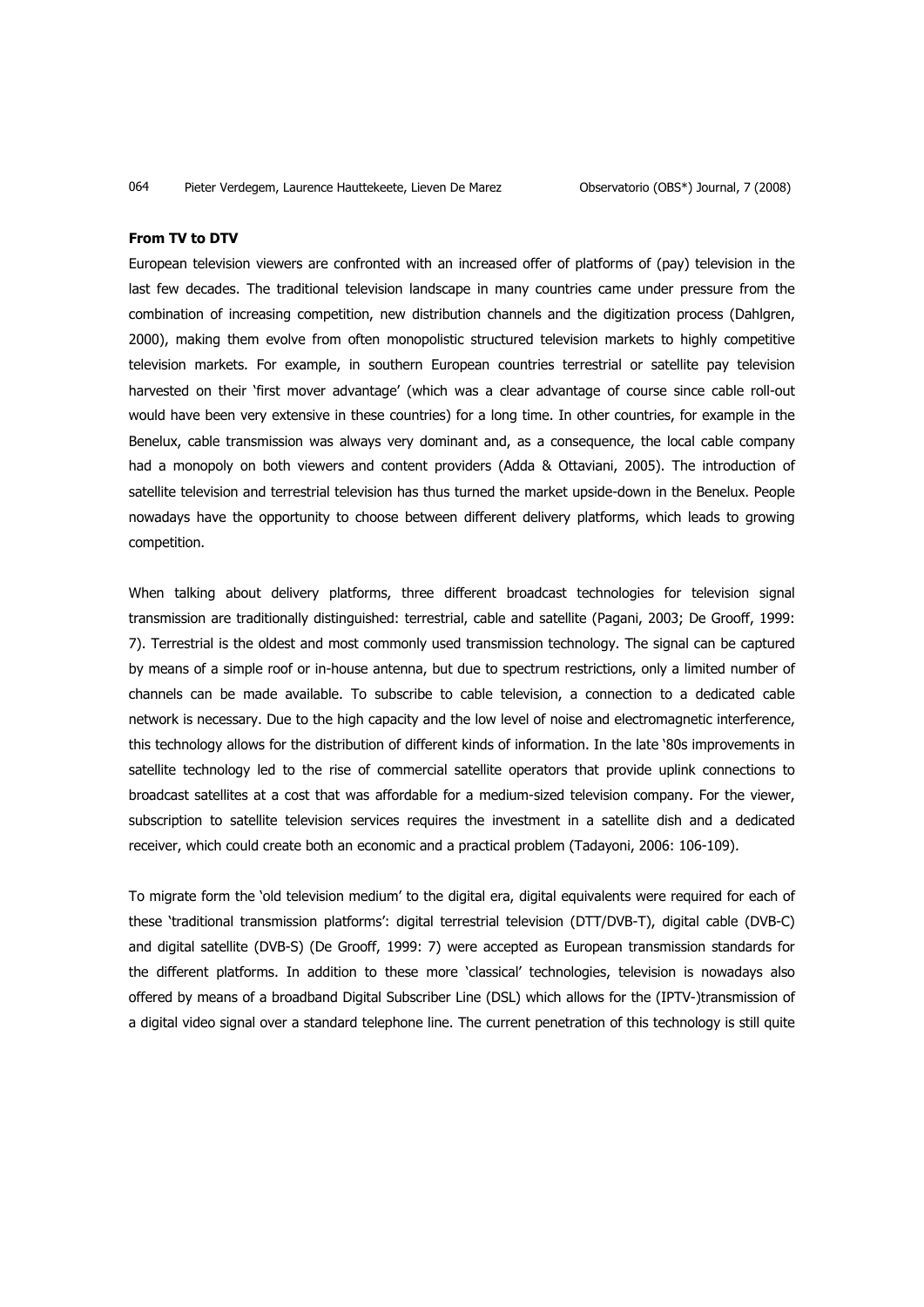low, and only moderate growth is anticipated in the near future (Gawlinski, 2003: 56-67; Adda & Ottaviani, 2005; OBS, 2007).

Television transmission has clearly entered the digital era, entailing both new opportunities, challenges as well as pitfalls (d'Haenens, 2001: 116) for all players involved in this highly competitive environment. Not in the least for public broadcasters.

#### **The role of PSB in the digital era**

For the time being, the analogue terrestrial television viewer still receives a basic programme range by means of the analogue terrestrial signal. The migration process from analogue terrestrial to digital terrestrial – which leads the way to a diverse set of opportunities and demands strategic choices (Colombo, 2006: 33) – will confront public (service) broadcasters and government with a huge challenge, keeping in mind the important principle of universal access.

Just as commercial players, and with the BBC leading the bunch with new initiatives such as the iPlayer, channels on YouTube or MySpace or a 'watching-when-and-where-you-want' idea as Kangoroo.com, PSB's are intensively exploring the extension of their 'portfolio' with new digital content, services and platforms. Public service broadcasters have – in contrary to their commercial 'colleagues' – to deal with the obligation of keeping their programmes available for different kinds of viewers, including the analogue terrestrial television viewers (van Cuilenburg, 2000: 119; Brants & De Bens, 2000).

Public service broadcasters in most European countries have specific tasks to fulfil, defined in their mission statement. The concept of public service broadcasting (PSB) refers to a broadcaster with high quality requirements and a strong sense of responsibility towards the public and the government (Bardoel et al, 2000: 80; Bardoel & d'Haenens, 2004). The roots of this PSB concept are situated in the beginning of the twentieth century, more specifically in the United Kingdom in the twenties. At that time, the BBC – again –, then a private broadcaster, was transformed into a public institution managed by a board of directors and financed by the public (Tracey, 1998: 33; Syvertsen, 1999).

The BBC model stimulated other countries to do the same, each with their own typical accents, but based on the same basic principles: (Tracey, 1998: 26; Coppens, 2005: 8-9; Hargreaves, 2005: 116; Hastings, 2004: 301): (1) a kind of anti-commercialism in which information and cultural needs prevail over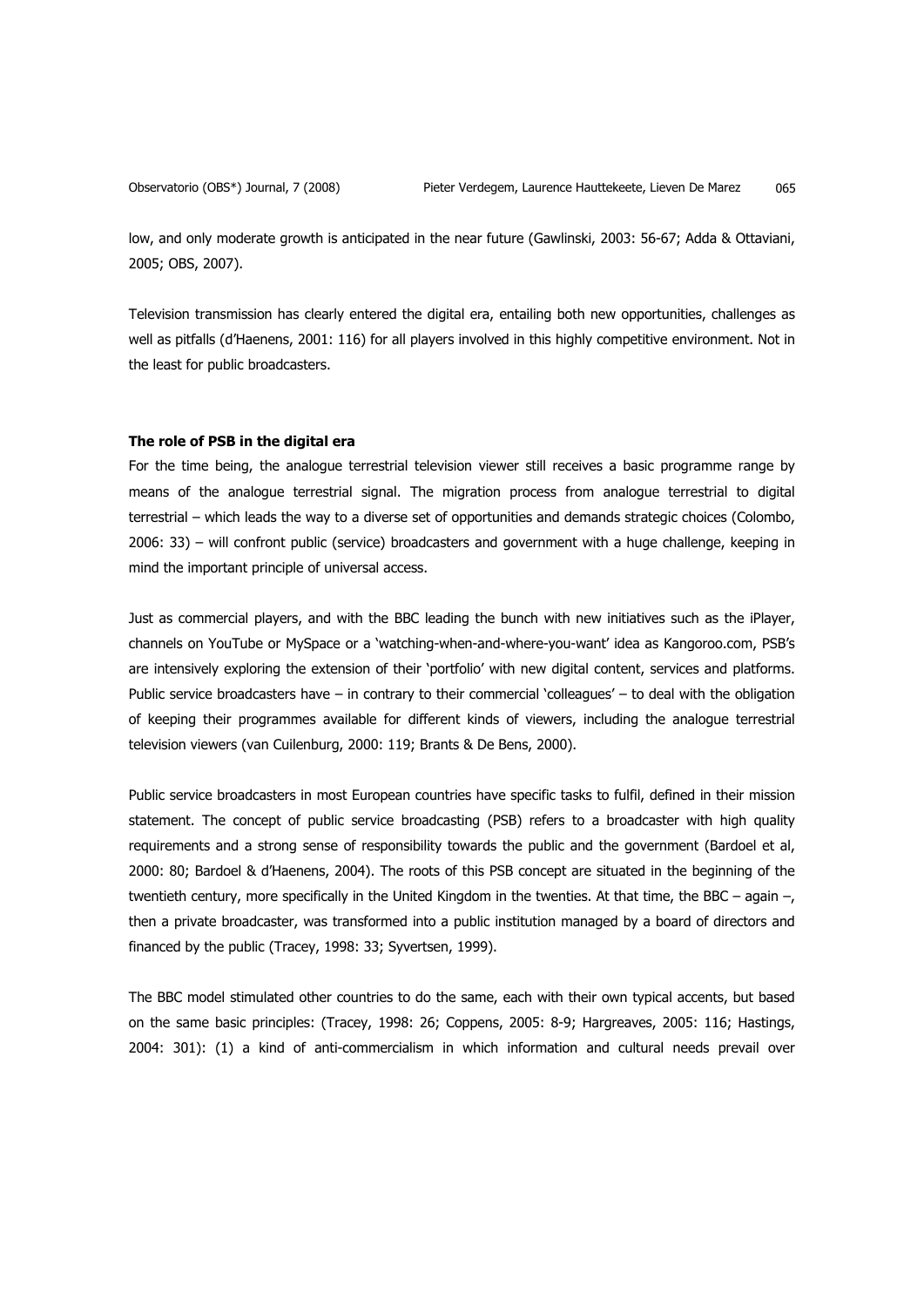profitability, (2) monopoly, (3) quality, and (4) universality. However, at the end of the twentieth century  $$ in a climate of neoliberalism – more and more countries installed a dual broadcasting system: the combination of public and commercial broadcasters (Coppens, 2005: 9; d'Haenens & Bink, 2001: 127) toned down the principles of monopoly and anti-commercialism.

Also in the evolution towards today's digital television era, quality and universality have remained very important for PSB's, in combination with values such as diversity and innovativeness in the current digital era. After all, a public broadcaster receives its legitimacy by focussing on the shortcomings of commercial broadcasters (Coppens, 2005: 9-10).

Especially the principle of universal access is very relevant in the context of the analogue switch-off. The main idea of universal access is obvious: a public service broadcaster must be accessible to every citizen under the same conditions (Tracey, 1998: 26; Murdoch, 2000: 54). 'Universal access' is in this respect essential to guarantee coverage of most of the audience. No individual may be impeded by financial or geographical obstacles (Tracey, 1998: 26; McQuail, 2000: 157,169; Harrison & Woods, 2001: 48; Coppens & Saeys, 2006: 262). In the course of time, the concept of universality has been broadened towards universality of programmes and public (Coppens, 2005: 9-11).

In many countries, analogue terrestrial television transmission has until now always been the cheapest way of watching television (financial obstacles are rather limited) and covering the most of the territory. Of course, the analogue switch-off endangers this in some way, both geographically and financially, since the migration from analogue to digital terrestrial television implies (some) intervention for those who want to continue watching television. Geographically, analogue terrestrial viewers in remote regions (where cable subscription is not possible, although this is rather an exception in Flanders) risk being excluded from television, or they are confronted with a financial barrier or 'switching cost' (d'Haenens & Bink, 2001) by investing in a digital terrestrial receiver or a satellite dish. Even for people who live in less remote regions, with possible access to cable subscription, the switch-off implies a financial barrier, since they are forced to chose between the purchase in cable or a DTT receiver. In both cases, it seems that the analogue switchoff has implications on the principle of 'universal access without geographical or financial constraints', that cannot be neglected by PSB's or by policy makers. Or as Harrison & Woods (2001: 482) state: we need a watchdog to ensure that every citizen still has access to the channels of the public broadcaster in the digital era.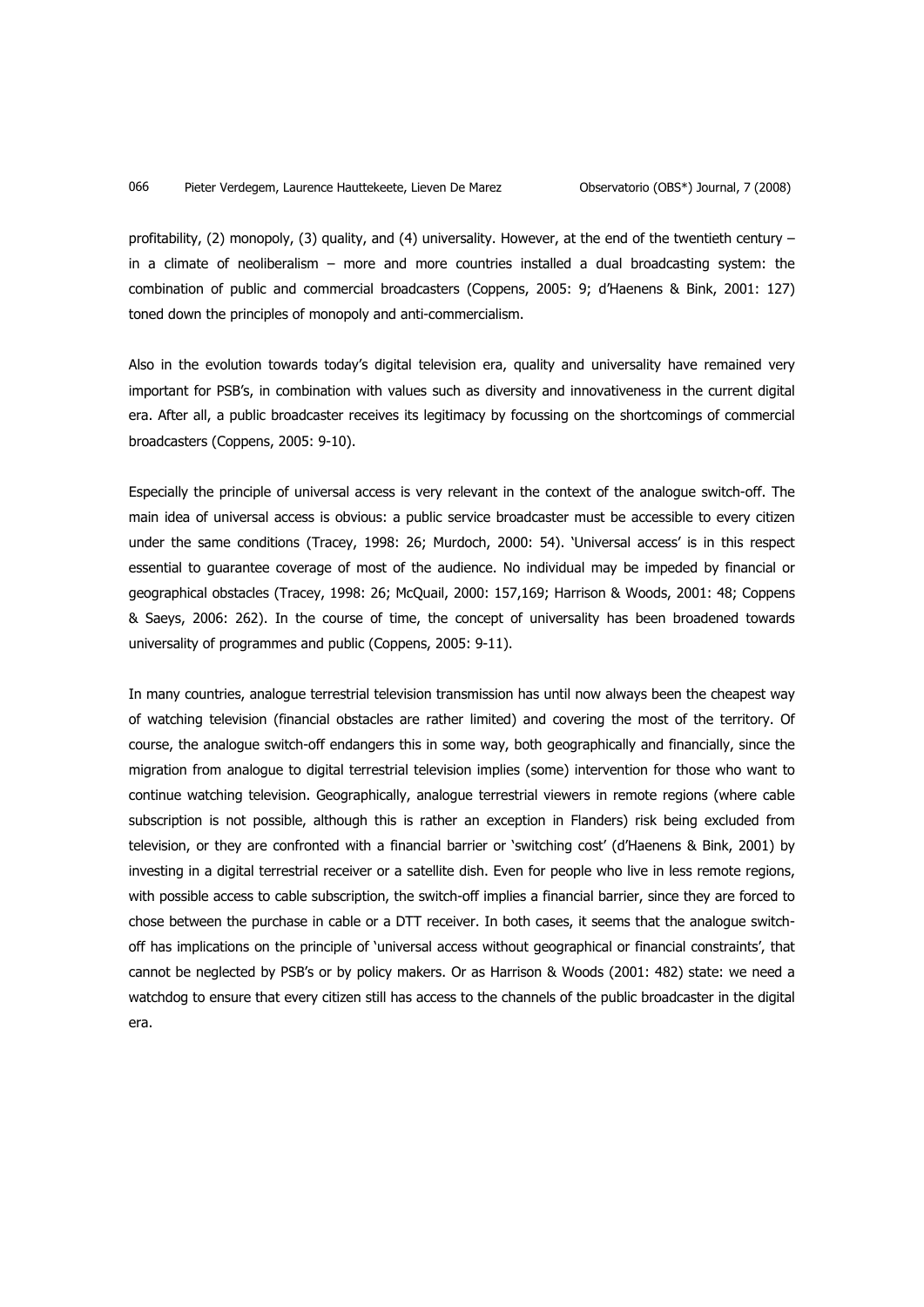Flemish policy makers are aware of this situation, and in preparation for (the communication strategy of) the analogue switch-off, a study on the profiles of the 'Flemish antenna viewer' has been set up. Before elaborating on that study, the paper first requires some further clarification of the concepts 'analogue switch-off' versus 'digital switchover'.

#### **The analogue switch-off: the migration process from analogue to digital terrestrial television**

#### **Analogue switch-off: concept and implications**

The concepts 'analogue switch-off' and 'digital switchover' are currently high on the agenda of European policy makers because of the 2012 deadline that sets the termination of analogue terrestrial television. Some clarification about the difference between the two concepts is necessary. The European Commission defines 'switch-off' as "terminating the terrestrial transmission of analogue television", and 'switchover' as "the transition from analogue to digital broadcasting of all types of broadcasting" (EC, 2005a: 3; Iosifidis, 2006: 250).

The digital switchover is a broader process than the analogue switch-off, but there are strong links between the two concepts as the latter is a prerequisite for the first. Why is this digital switchover so important? It is seen as a logic consequence of the technological evolution, generating several advantages for broadcast organizations as well as the viewers. As the public broadcaster is also using terrestrial television signals<sup>1</sup>, policy makers are involved in this migration process. The switchover entails lower distribution costs and the possibility of transmitting more channels or services at the same cost. This increased efficiency in spectrum use is the most evident implication for the broadcasting sector, urging them to explore new business opportunities and forcing policy makers to adjust the legislative framework of the 'digitized' television landscape. The latter is also connected with the policy purpose to realize a new digital landscape (with according benefits) for the citizens (d'Haenens & Bink, 2001: 125; Iosifidis, 2007: 7).

Viewers should benefit from the switchover as it may imply more choice and quality and the ability to offer new services, for instance the ability to send data that allow interactivity, personalization, etc. (d'Haenens & Bink, 2001: 125; Iosifidis, 2007: 7). In spite of these promising social and economic advantages, however, the digital switchover seems not welcomed by every citizen. Klein et al (2004: 8) demonstrate that a substantial fraction of the citizens show a rather negative attitude towards the digital revolution, depending

<sup>1&</sup>lt;br>This important to mention that for the moment the public broadcaster VRT is the only provider of terrestrial television in Flanders. In preparation of the analogue<br>switch-off, the transmitter conglomerate of VRT will be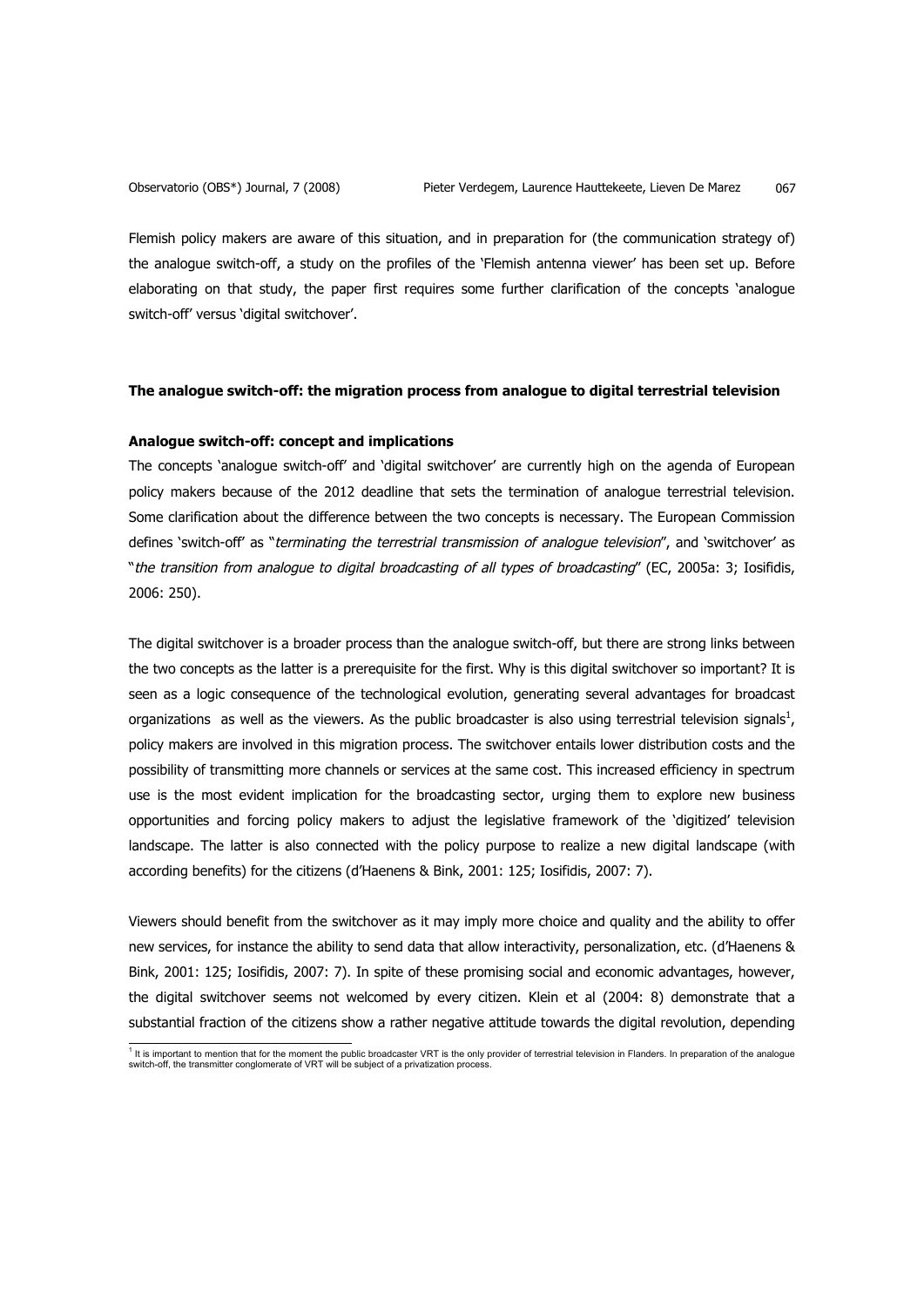upon different aspects: first, many people believe that analogue television will be taken away from them and they fear a fierce increase of the cost of watching television. Second, citizens do not seem to understand why the switchover is on the political agenda and they have no faith in the arguments of government. Finally, some citizens really do have a problem with the extra financial investment that will be necessary.

In addition, Iosifidis (2005: 59) and Murdoch (2000: 54) even point out the danger of social exclusion if certain parts of the population are not reached by digital television. Therefore, criteria of availability and affordability have to be taken into account very carefully. So, it should be clear that the government has a specific role to play in this digital scenario, not only when it comes to communication and support. Evidently, the government will need accurate insights into the 'analogue viewing audience' in order to ensure the efficiency of communication and support regarding the switchover.

## **Analogue switch-off: plans and strategies in Europe**

The eEurope 2005 action plan (followed by i2010) stresses the role of digital television in the information society (EC, 2000; EC, 2005b). Therefore, the national and European regulators have put this issue high on the agenda. Member States were urged to reveal their national plans concerning the analogue switch-off (date, strategy, commissions, etc.) (Iosifidis, 2007, p. 8). The Member States can choose their strategy freely, but Europe aims for the end of analogue terrestrial television by 2012.

The plans and timing vary greatly. In some countries (Luxembourg: September  $1^{st}$ , 2006; The Netherlands: December  $11^{th}$ , 2006; Finland: August  $31^{st}$ , 2007; Andorra: September  $25^{th}$ , 2007 and Sweden: October 15<sup>th</sup>, 2007 – DigiTAG, 2008) the analogue switch-off has already been accomplished, other countries have fixed a date in the near future (UK: 2008-2012; France: 2011; Germany: 2008; Italy: 2012; Spain: April 2010; Flanders: November 2008), while others have not yet decided (Ireland, Portugal). The switch-off dates vary from one country to another depending on the particular characteristics of each national television landscape (Iosifidis, 2007: 8), which condition very much the current penetration of DTV and therefore the capability of each market to reach the deadline of 2012.

We roughly distinguish three types of countries in Europe (Blumler, 1992: 25; d'Haenens & Bink: 135; BIPE, 2002): First, 'cable countries': where more than 90% of households watch cable television (Belgium, The Netherlands, Luxemburg); Second, 'terrestrial countries': terrestrial transmission is the dominant delivery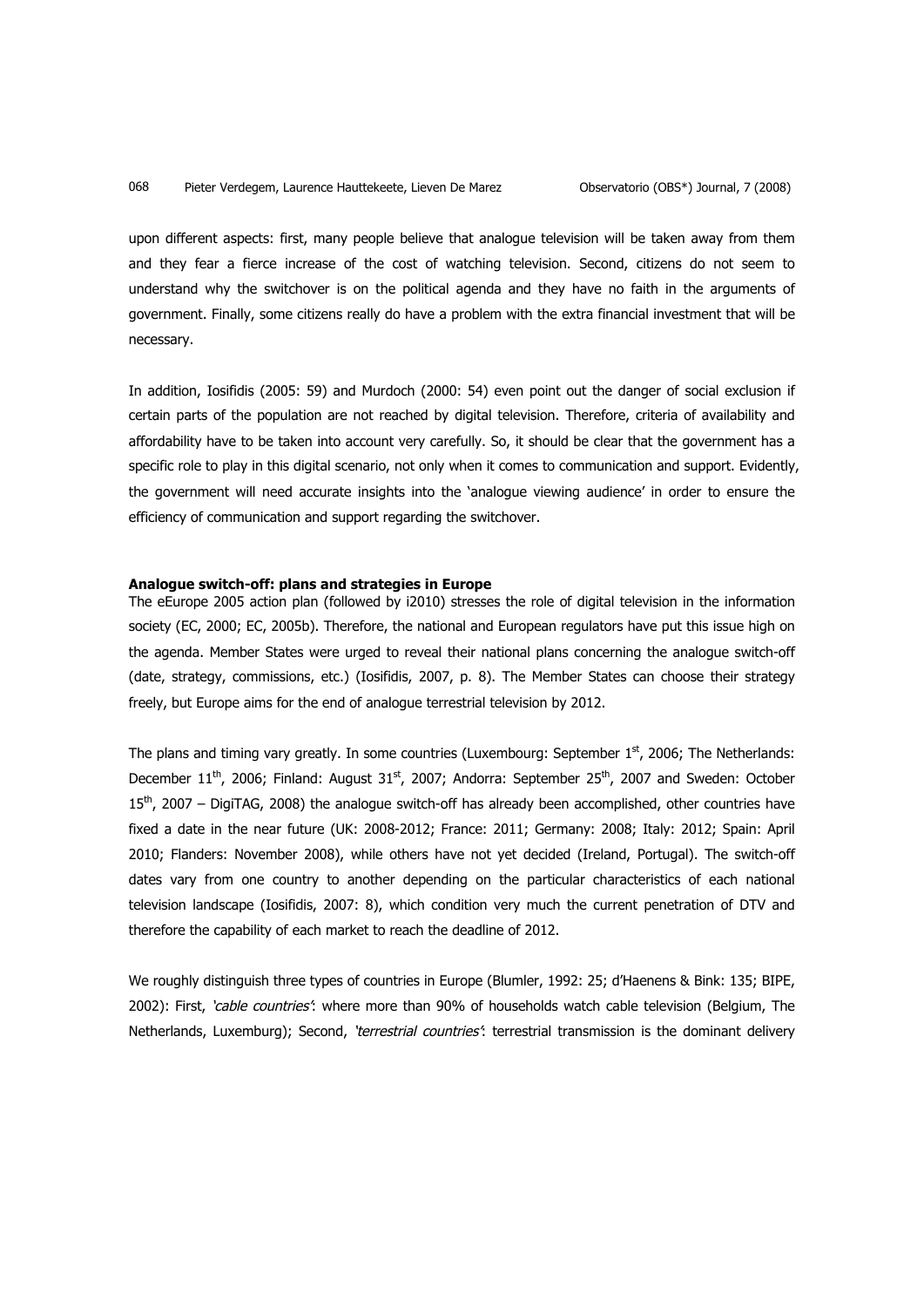platform (UK, France, Italy, Spain, Portugal); And finally 'hybrid countries': cable and satellite together serve more than half the households (Germany, Ireland, Sweden, Finland, Denmark).

The degree of DTT penetration is extremely varied, often dependent on different factors such as the role of the state and the PSB in the implementation and further evolution, the country's orography, the relevance of DTT among other platforms, etc. (Storsul & Schanke Sundet, 2006: 248-249; Shulzycki, 2007 in: Iosifidis, 2007: 10).

## **Analogue switch-off in the Low Countries**

The analysis deals with the analogue switch-off in Flanders<sup>2</sup>, the northern part of Belgium. Being typical 'cable countries', the television landscapes of Flanders and The Netherlands have several similarities. Both regions adopted a dual broadcasting system approximately in the same period (Flanders in 1989 and The Netherlands in 1991) (Bardoel et al, 2000: 88; Otten, 2005: 41). Research also shows that the mean viewing time in both regions is comparable. They also have equally dominant cable penetration (>95%) (Beleidsbrief Omschakeling Ethertelevisie, 2006), implying that the analogue switch-off only has practical implications for a minority of television viewers.

## The Netherlands

In 2002, The Netherlands installed a 'Switch-off Commission', to investigate how the transition from analogue to digital terrestrial television might take place. The commission concluded that the transition would be relatively easy compared to other countries given the limited number of households dependent on analogue terrestrial transmission. The research bureau GfK Intomart was consulted to map out the number of households that still make use of analogue terrestrial television. The study revealed that in 2006 88,6% of the households was watching television via cable, 6,7% via satellite, 4,1% (already) via digital terrestrial and 0,3% via IPTV. It was estimated in the GfK study that 1% of the households was watching (only) via analogue terrestrial transmission (GfK, 2006). In comparison, in Belgium (2006) 90% of the households is watching television via cable, 9% via satellite, and 3% via IPTV (OBS, 2007)<sup>3</sup>.

2 Media, and consequently also the switch-off, comes under Flemish Community authority. For more detailed information about the Belgian and Flemish media landscape, see Coppens (2003: 148-152).<br><sup>3</sup> The percentages in this paragraph do not result in 100% because some of the households combine different transmission channels.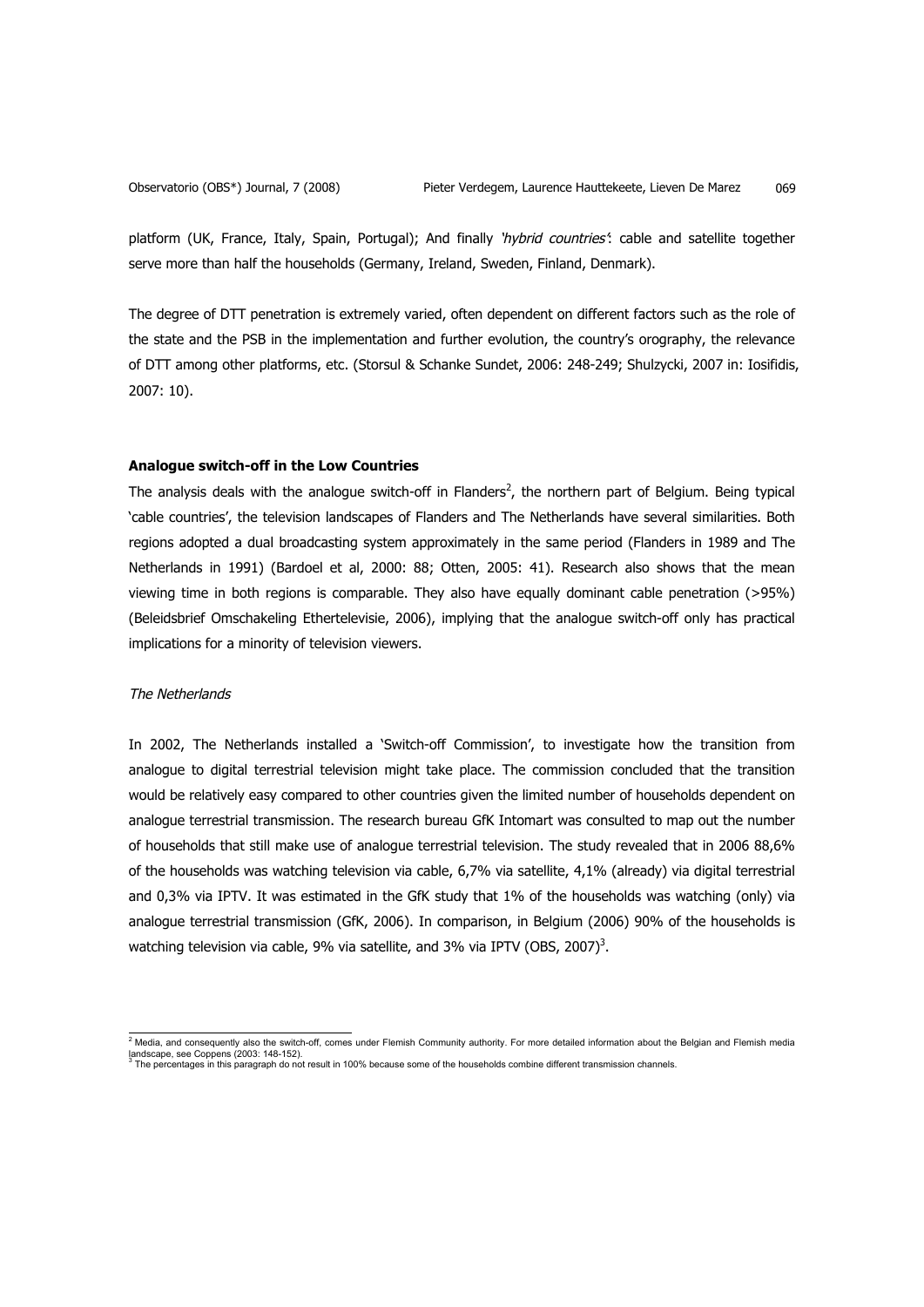The actual transition from analogue to digital terrestrial television happened in the night of December 10 to December 11 2006. The date of analogue switch-off had been postponed for a few weeks because the Dutch Government wanted to organise a large-scale information campaign, and a parliamentary discussion arose about the choice of free-to-air channels. Different ads, articles, radio commercials and a centralised website (www.signaalopdigitaal.nl) informed the Dutch citizen about the upcoming changes. The public broadcaster also sent out 'ticker tapes<sup>"4</sup>.

Despite the limited number of citizens 'affected' by this transition, the analogue switch-off caused more commotion than expected. Due to the short preparation period preceding the analogue switch-off, some of the antenna viewers felt they had been taken by surprise and left out in the cold. The analogue switch-off in The Netherlands happened quite abruptly, without extensive transitional measures.

# Flanders

Like in The Netherlands, the Flemish government wants to make the analogue switch-off before the 2012 deadline. This will actually take place in the night of November 3<sup>rd</sup> 2008 (Bourgeois, 2008). The Flemish government recognizes that this transition demands a certain degree of 'strategic' guidance, and wanted to take measures starting from the beginning of 2008. These measures mainly consist of a well elaborated communication campaign which is targeted to the total population in order to inform the Flemish citizens about the upcoming migration process.

Unfortunately, there is not much in-depth knowledge of the typical profiles of the Flemish terrestrial viewer (the main target of the information campaign) that could be used as a starting point for this guidance. This group of viewers is something like an 'ignored' minority on which not much information has been collected.

<sup>4&</sup>lt;br>Ticker tapes are a kind of banner that can be sent out via the analogue television signal. This strategy made it possible to convey the government's message<br>only to that group of viewers that was watching terrestrial bro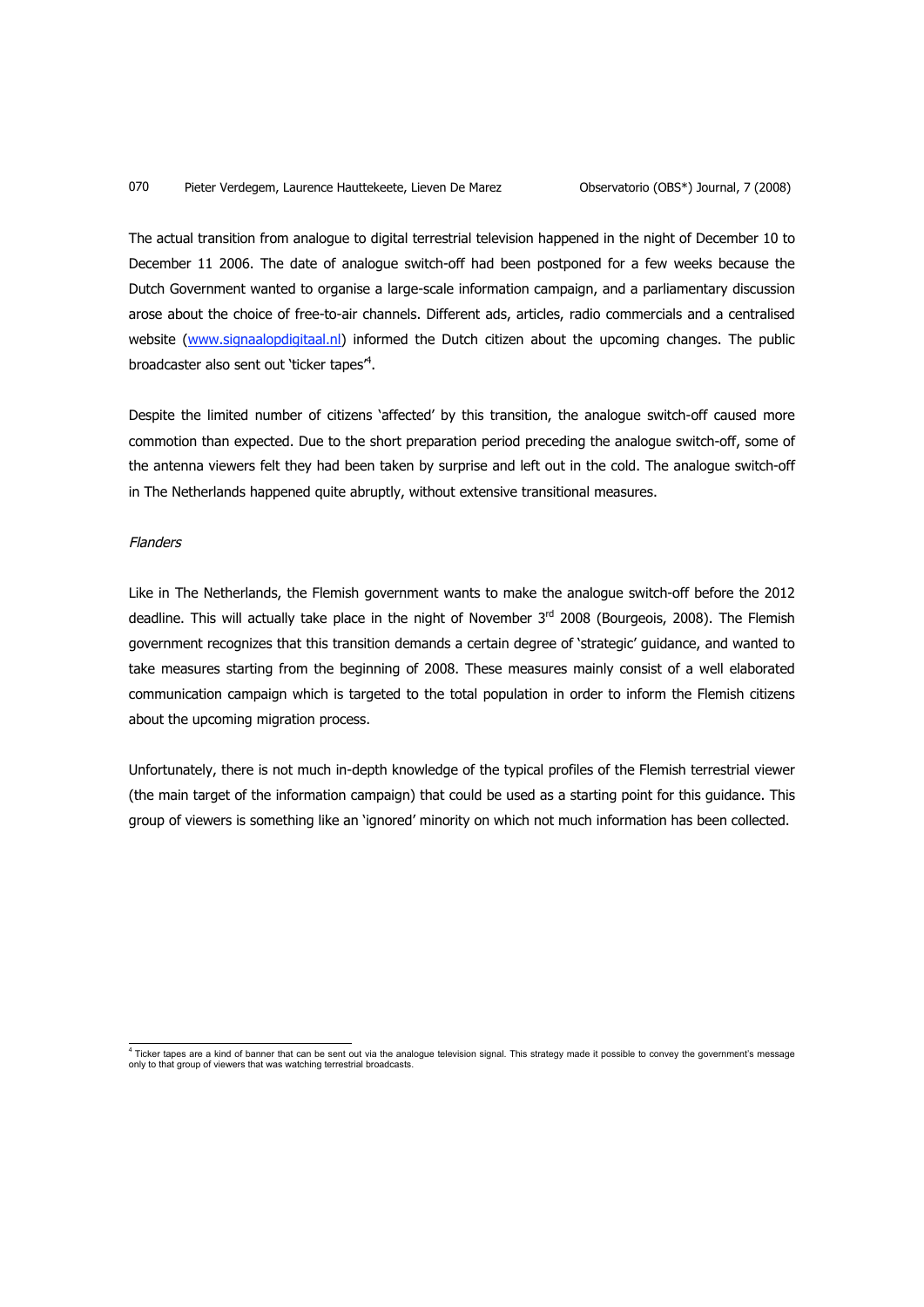#### **Case study: analogue terrestrial television viewers in Flanders**

## **Research questions**

Having the Dutch experience at the back of its mind (fast transition, not enough information about the analogue terrestrial television viewer) and given that the planned switch-off in Flanders is approaching fast, the Flemish government and the public broadcaster VRT both wanted to gain a greater insight into the profile of the analogue terrestrial television viewer.

With a cable penetration of 97% (Coppens, 2003), this analogue terrestrial television viewer is a tiny minority: because they are not registered anywhere, there are no reliable figures available to distinguish between non-viewers and antenna viewers<sup>5</sup>. Several questions arise: what is their profile, what are their reasons for watching analogue terrestrial television, what is their attitude towards television, what do they think about possible alternatives, etc? This information is crucial for the development of adequate communication and implementation strategies that could help the social acceptance of the analogue switchoff. It would make it easier to develop information, action and awareness campaigns for this small, but very specific target group. It would be useful in working out possible transitional measures (for example, financial and practical support to switch from analogue antenna viewing to an alternative signal source), and it would provide useful information on the most suitable timing and strategy for the analogue switchoff.

In consultation with the Flemish government, three main research questions were dealt with:

- 1. Who are the 'analogue terrestrial television viewers'?
- 2. Which knowledge and questions do they have about the analogue switch-off?
- 3. What are their television-viewing expectations after the analogue switch-off?

<sup>&</sup>lt;sup>5</sup> About 99% of Flemish households are considered to be 'television households'. As cable subscription accounts for nearly 96% of all households, the difference<br>between 'non-viewers' and 'antenna viewers' becomes very di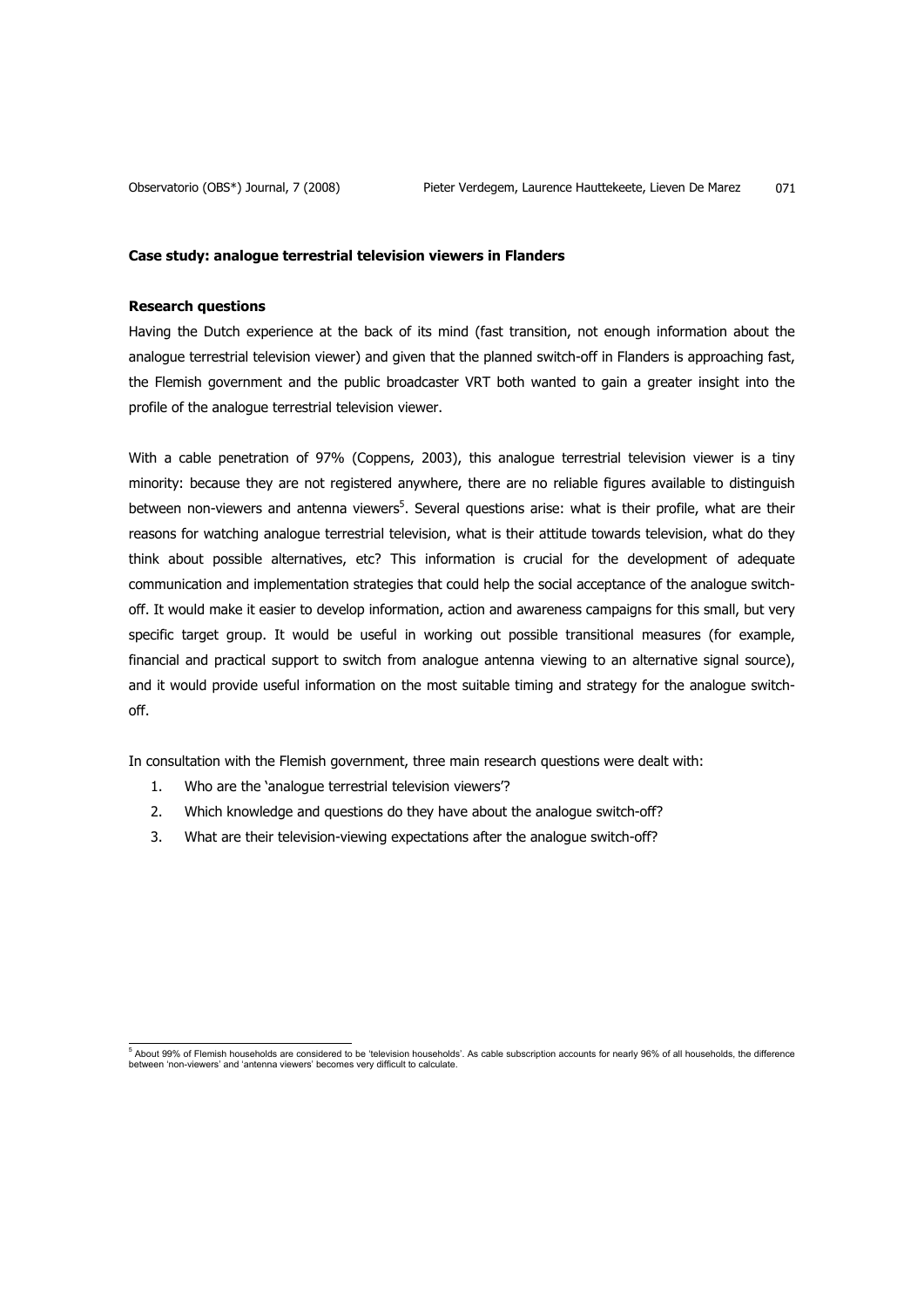## **Methodology**

#### Recruitment and approach

The Flemish government only has estimates of the number of households watching analogue terrestrial television in Flanders, but there was a lack of more information that would be valuable in detecting and targeting them. The available studies state that about 60,000 families (about 2.5% of Flemish households, Bourgeois, 2006) are exclusively analogue terrestrial television viewers, a very small group in comparison with the cable subscribers. In addition to this, between 80,000 and 180,000 households are assumed to combine multiple distribution platforms: watching via antenna gives them the opportunity to watch television in a second location at home, in a holiday home, or in a second residence (students, foreign workers) (Bourgeois, 2006). More detailed information about the geographical location or profiles of these groups of television viewers was not available however, which hampered their recruitment.

In preparation of the research, we first of all consulted the CIM PMPA-studies, which are considered the most reliable and extensive analysis of media possession and media use in Flanders/Belgium (CIM, 2007). Based on a sample of 10,451 respondents (from all over Belgium) and after filtering the respondents for Flanders (N=5,971), we were able to select 84 analogue terrestrial television viewers. A first analysis and profiling of these 84 respondents has been done, but this was not enough to provide a solid and reliable basis to answer the research questions or for strategic decision-making. We were forced to look out for more 'creative' ways of detecting analogue terrestrial television viewers and to recruit them for a more thorough study.

Commercial recruitment bureaus were of no help, since none of them was able to recruit on such a variable as 'antenna viewing'. We finally combined different recruitment techniques to obtain a sample of analogue antenna viewers as large as possible: an announcement in two Flemish newspapers (De Standaard and Gazet van Antwerpen<sup>6</sup>), an interview on the switch-off issue on a national radio programme, snowball sampling among family and friends starting from the identified analogue terrestrial viewers, etc. Each of the detected viewers who was willing to participate in the research was invited to fill in their profile on a website which was created especially for this research (www.antennekijkers.be). Respondents who did not have an internet connection were contacted by telephone or face-to-face. The goal was to collect as many 'antenna viewers' as possible.

e<br><sup>6</sup> De Standaard is regarded as a quality newspaper, while Gazet van Antwerpen is regarded as more popular.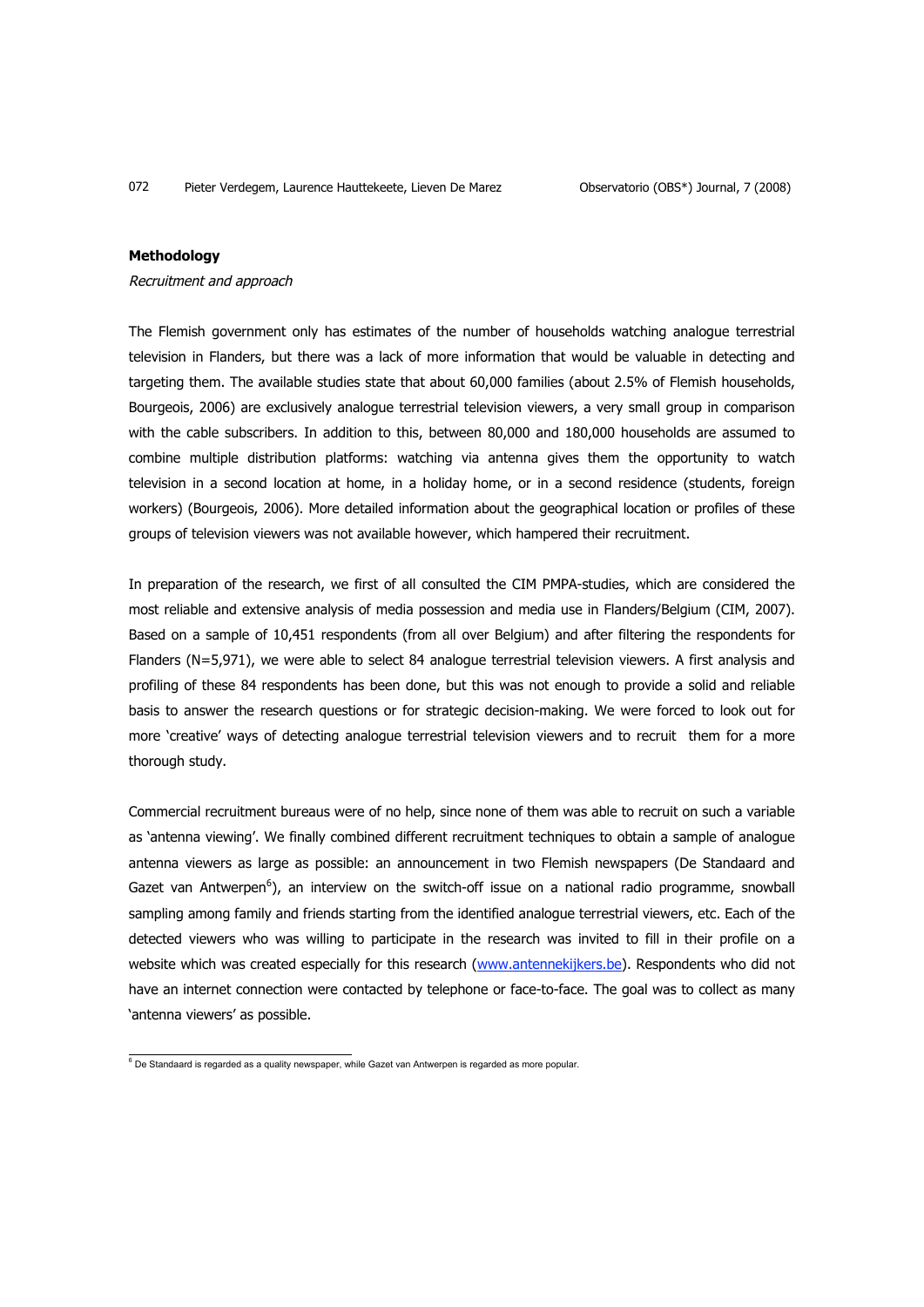#### Integration of quantitative and qualitative research

First of all, a quantitative survey addressed to the antenna viewers was conducted. The main objective was to observe their attitudes towards television, switch-off and watching analogue terrestrial television, to examine their knowledge of the switch-off and to gain an insight into how they look at the future of television by asking their opinion about the possible alternatives for watching television after the analogue switch-off. In total, 521 respondents participated in the survey.

Considering the limitations of quantitative research for in-depth investigation, this survey was combined with qualitative research (focus group interviews). This type of research allows us to get more precise answers to 'why-questions'. The respondents for the focus group interviews were selected on the basis of their answers in the quantitative survey, which enabled us to reveal different segments of antenna viewers, each with their own particular reasons. The focus group interviews focused on 25 individuals who are divided over the different profiles of antenna viewers (primary versus secondary antenna viewers, see below). We set up four focus group with respectively 7, 5, 8 and 5 respondents. The same topic list was used in each group session.

#### **Main results**

Profiling the antenna viewers

#### Different segments of antenna viewers

The quantitative survey resulted in 521 antenna viewers, not all the same in nature. Some of them use the terrestrial broadcast as the sole signal source in their main residence, while others limit the use of the antenna signal to watching television in a caravan or in a holiday home. For this reason, we have split up the antenna viewers into four segments. After all, there might be a difference in attitude or behaviour between them.

We detected four different groups: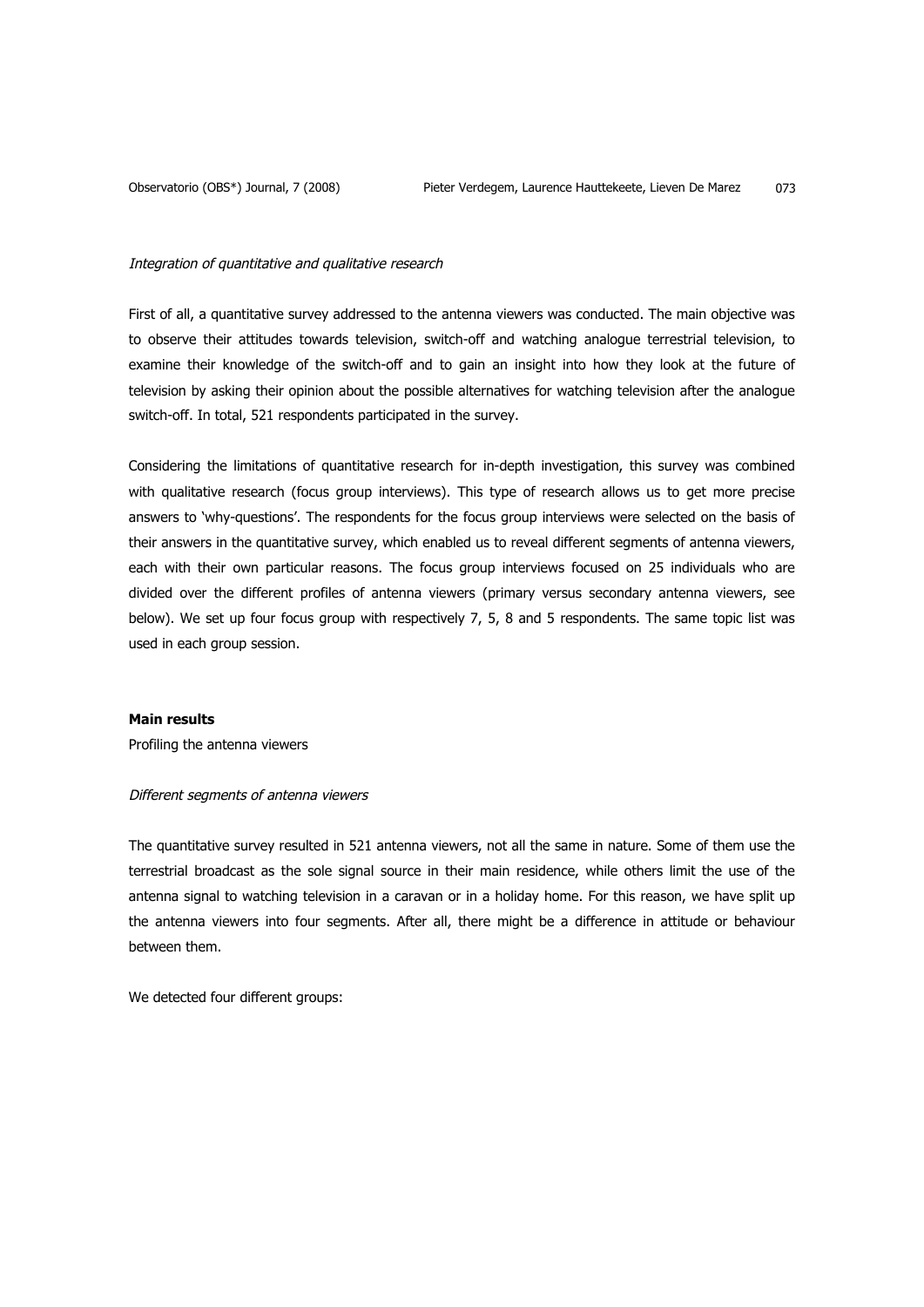074 Pieter Verdegem, Laurence Hauttekeete, Lieven De Marez Observatorio (OBS\*) Journal, 7 (2008)

- a) Group 1: the primary antenna viewer (respondents having no cable or satellite at home, which obliges them to watch television by means of antenna. They have no other options available at home);
- b) Group 2: The secondary antenna viewer at home (these respondents do possess cable or satellite at home, but they also watch television via the antenna/for example: in the bedroom, in the attic, etc.);
- c) Group 3: The secondary antenna viewer in a holiday home/second residence (these respondents watch analogue terrestrial television exclusively outside of their home);
- d) Group 4: The digital antenna viewer.

#### **Table 1** segmentation of antenna viewers

| <b>GROUP</b>                                                   | <b>Number</b> | N   | <b>Percentage</b> |
|----------------------------------------------------------------|---------------|-----|-------------------|
| Primary antenna viewer                                         |               | 370 | 71.0              |
| Secondary antenna viewer at home                               | 2             | 36  | 6.9               |
| Secondary antenna viewer in a holiday<br>home/second residence | 3             | 28  | 5.4               |
| Digital antenna viewer                                         | 4             | 87  | 16.7              |
| Total                                                          |               | 521 | <i>100</i>        |

#### Socio-demographic description of antenna viewers

An enumeration of the socio-demographic characteristics (type of household, education, age, profession) of these four groups of antenna viewers allows an initial distinction between them.

The respondents from the households in group 1 (primary antenna viewer) are typically aged between 25 and 49. In comparison with the other three groups, this segment contains a few more one-person households, with a higher than average education level. Related to this is the fact that they have a higher income.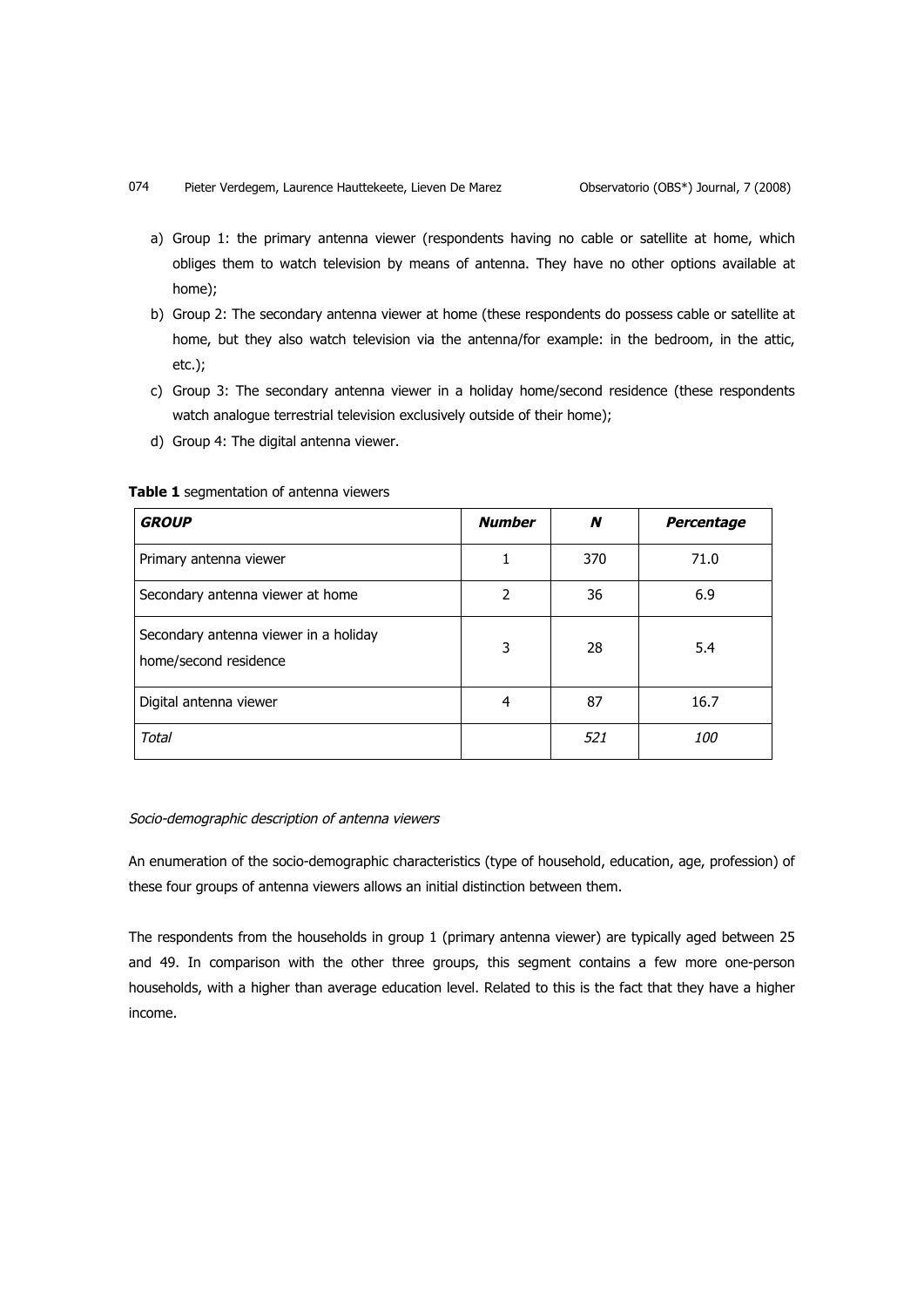Group 2 (secondary antenna viewer at home) contains fewer one-person households and the average age of the respondents is substantially higher than in group 1.

Group 3 (secondary antenna viewer in a holiday home/second residence) is a quite dualistic group. We discover some older respondents who no longer have children at home and in most cases are retired. These respondents received a lower level of education than those in the other segments, but do have an income well above average. On the other hand, this segment also includes students who watch analogue terrestrial television in their student accommodation.

Group 4 (digital antenna viewer) is mainly aged between 30 and 45. These are families with children at home, highly educated (almost 80% higher education or university) and are situated in the upper level of the income scale.

Since the purpose of the research was to serve as a basis for a communication strategy towards analogue antenna viewers, only the first three groups remained of interest in further analysis. Therefore, the following results are only applicable to the first three groups or a sample of 434 respondents.

#### Television-viewing behaviour

How much time (on average) do these antenna viewers spend watching television? A distinction has been made between watching via the antenna or not, and watching on weekdays or in the weekend. Obviously, the primary antenna viewer only watches television by means of antenna, and does this between one and two hours a day. The secondary antenna viewers (groups 2 and 3) spend, in comparison with the respondents of group 1, more of their time in front of the television set. They reserve their analogue terrestrial television viewing for shorter periods, while cable or satellite television is preferred for longer periods.

The channel preferences of the primary antenna viewer are obvious, since they can only receive a limited selection of terrestrial channels, transmitted by the Flemish public broadcaster. They rarely watch other channels, only when they are staying with friends or family. The secondary antenna viewers (group 2 and 3) have a broader channel choice, but surprisingly they also have a strong preference for watching the public broadcasting channels.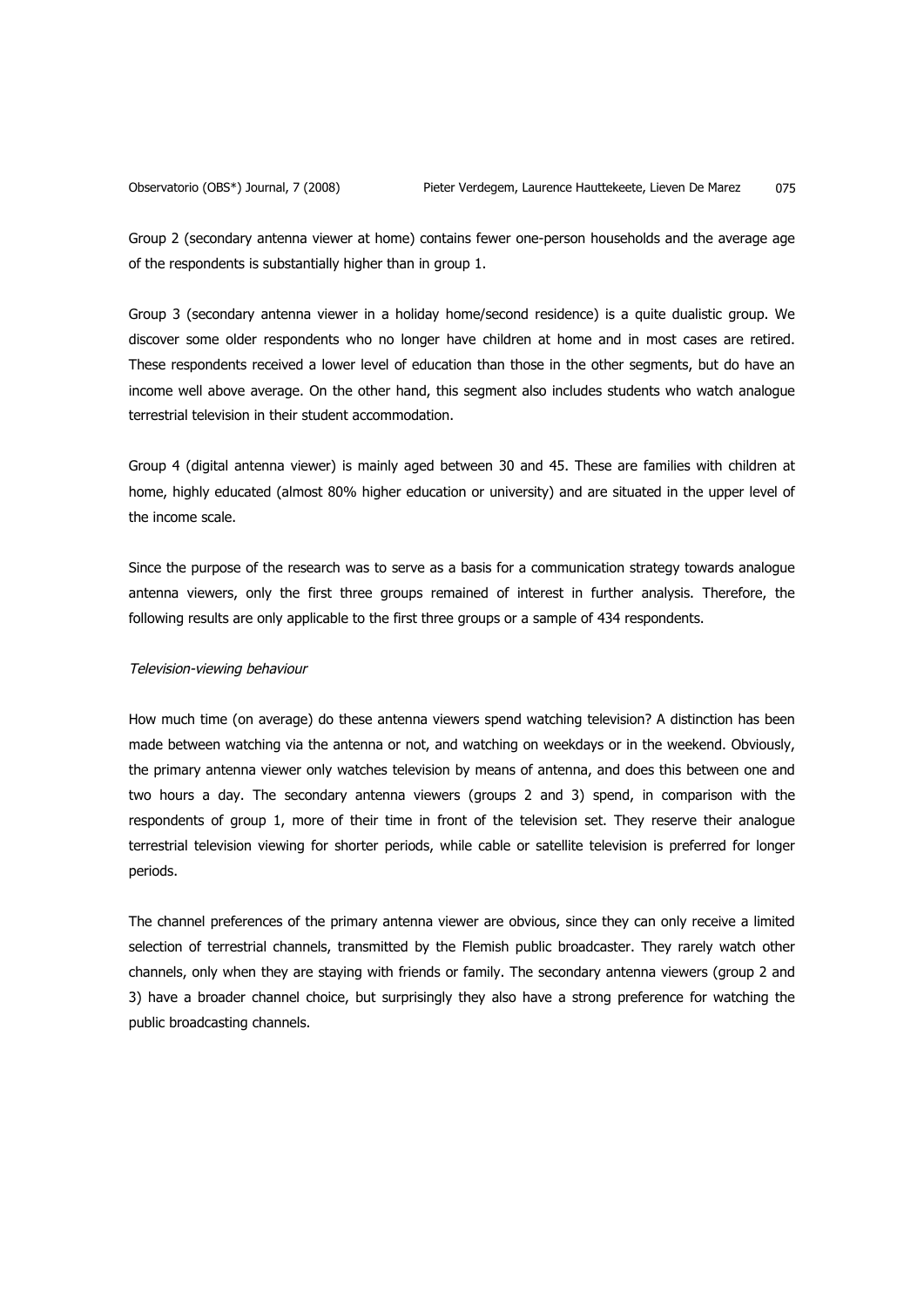#### 076 Pieter Verdegem, Laurence Hauttekeete, Lieven De Marez Observatorio (OBS\*) Journal, 7 (2008)

Furthermore, we have studied the groups' preferences regarding television programmes. Among the analogue antenna audiences, news and current affair programmes are clearly in the first position, followed by human interest programmes and serials. Soaps and reality television are not very popular, although the secondary antenna viewers like these programmes more than the primary antenna viewers. The latter do not actually have any interest at all in these programmes. Watching movies on television differs greatly between primary antenna viewers and secondary antenna viewers: the last group does so more often. As revealed by the qualitative focus group interviews, the primary antenna viewer 'compensates' for this by watching movies on DVD.

## The antenna viewer as an all-round media user

Antenna viewers like listening to radio. The primary antenna viewer listens very frequently (25% listens more than 5 hours a day, both on weekdays and in the weekend). The group of secondary antenna viewers shows more variety: it has been detected as a group that listens extensively, but also a group that shows less interest in radio. The antenna viewers have a clear preference for radio channels provided by the public broadcaster. Most of the antenna viewers read a newspaper on a regular basis, both on paper and online. The primary antenna viewers clearly prefer quality newspapers. An analysis of internet use (frequency and intensity) shows that antenna viewers have access to internet and use it on a regular basis, however, they are not really 'heavy surfers'.

## Attitudes towards television

To map out their attitude towards television, the viewers had to express their opinion about a list of statements. Table 2 shows the mean scores on each statement, measured on a five-point scale, divided by group.

|                                                               | Group 1   | Group 2   | Group 3   |
|---------------------------------------------------------------|-----------|-----------|-----------|
| Watching television is expensive for what it has to<br>offer  | $3.37(+)$ | 3.11      | $3.29(+)$ |
| I find it important to be able to receive foreign<br>channels | 2.90      | $3.94(+)$ | $3.32(+)$ |

#### **Table 2** mean scores on attitude statements towards television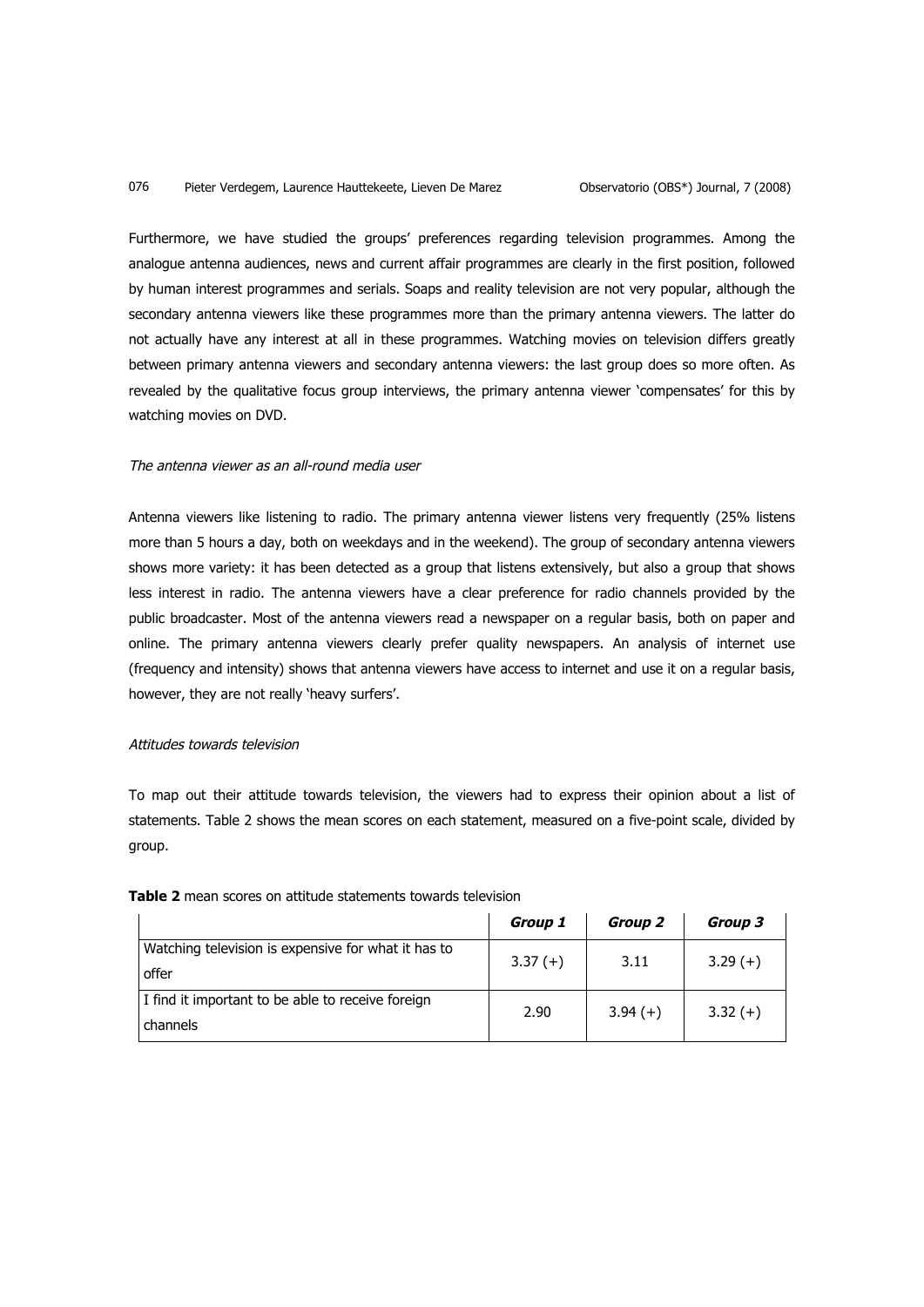| I find that there are not many interesting television<br>programmes  | $3.70(+)$   | 3.14        | 3.14        |
|----------------------------------------------------------------------|-------------|-------------|-------------|
| Television has a bad influence                                       | $2.76(-)$   | $2.53(-)$   | $2.54(-)$   |
| The government must provide a free basic range of<br>television      | $4.15 (++)$ | $4.31 (++)$ | $4.18 (++)$ |
| Watching television is a waste of time                               | $2.78(-)$   | $2.28(-)$   | $2.29(-)$   |
| Television has a bad influence on social behaviour                   | 3.07        | 2.89        | 2.89        |
| Watching too much television is not good for children                | $3.62 (+)$  | $3.58(+)$   | $3.39(+)$   |
| Digital television, regardless of the provider, seems<br>interesting | 2.86        | $3.47(+)$   | 2.93        |
| Television keeps me informed of current affairs                      | $3.57(+)$   | $4.08 (++)$ | $3.93(+)$   |
| Watching television is relaxing                                      | $3.88(+)$   | $3.94(+)$   | $4.00(+)$   |
| Television is a manipulative medium                                  | $3.76(+)$   | $3.78(+)$   | $3.57(+)$   |
| I discuss what is on television with others                          | 3.09        | $3.25(+)$   | $3.39(+)$   |
| Television is necessary to be part of social life                    | $2.34(-)$   | $2.56(-)$   | $2.79(-)$   |
| I do not like watching television                                    | $2.35(-)$   | $1.97(-)$   | $2.14(-)$   |

| $1 - \lambda$         | 2 – 2.8                  | $2.8 - 3.2$ | $3.2 - 4$ |                 |
|-----------------------|--------------------------|-------------|-----------|-----------------|
| $- -$                 | $\overline{\phantom{a}}$ |             | $^{+}$    | $^{\mathrm{+}}$ |
| I do not agree at all | I do not agree           | Neutral     | I agree   | I fully agree   |

The three groups of antenna viewers stress the fact that government must provide a free basic range of television. They all like watching television. It is quite relaxing for them, but it is considered in the first place as an 'information medium' (especially group 2).

Despite this overall positive attitude, most antenna viewers do have their reservations regarding television as a medium. Most are quite anxious about the manipulative nature of the medium and its negative influence on children. The group of primary antenna viewers in particular seems to have a rather critical attitude towards television. They also complain about the lack of interesting programmes, and they certainly do not perceive television as a necessity for their engagement in social life.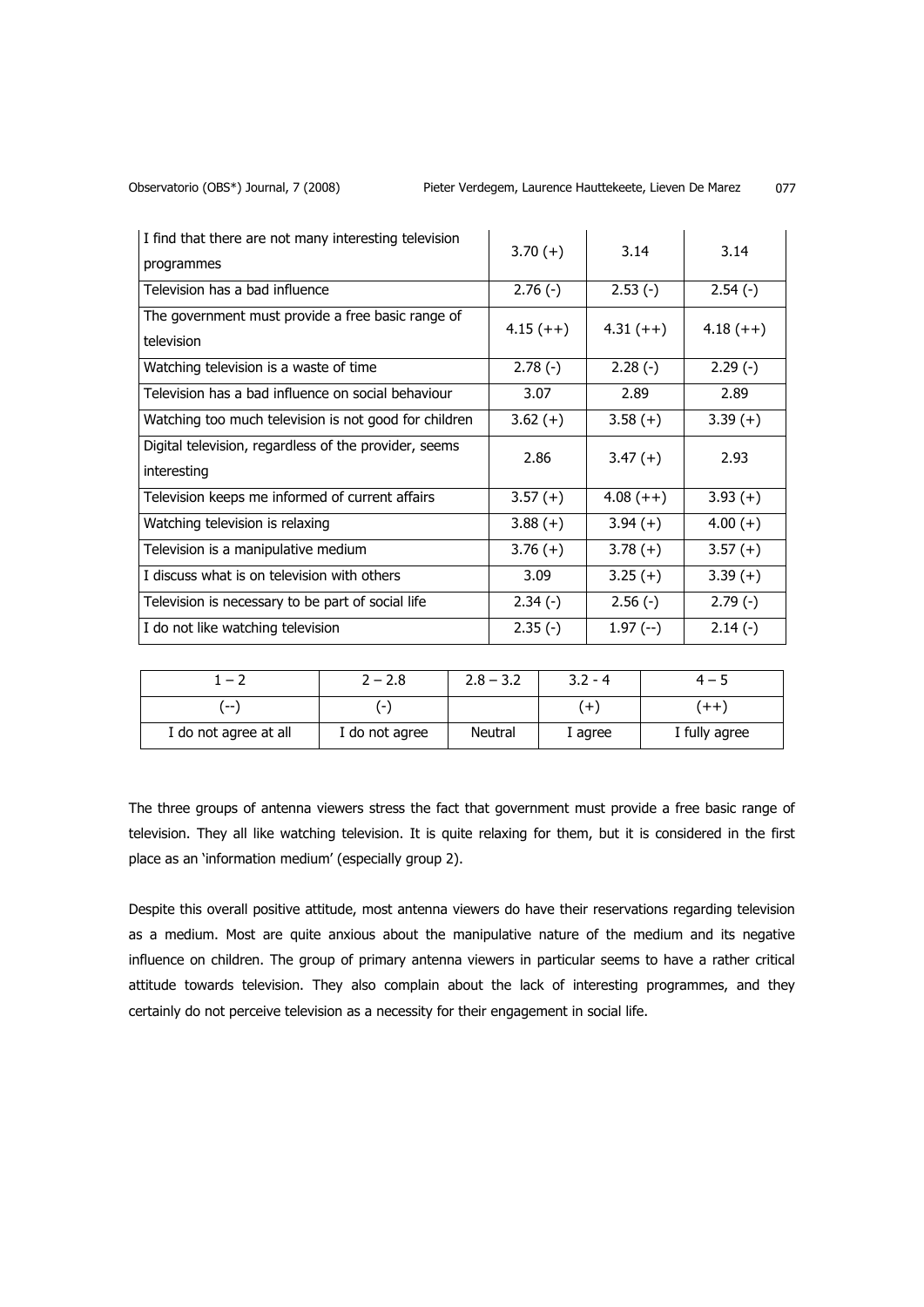To summarize, we may say that the Flemish antenna viewer is only moderately enthusiastic about television. They all value it as a news medium, but at the same time are quite reserved, for different reasons. The most critical group is the group of primary antenna viewers. Striking among the secondary antenna viewers (group  $2 + 3$ ) is that they also see television as a source of information for discussion with others and as a broader window on the world (e.g. foreign TV-channels). Finally, for the first and the third group watching television via antenna also seems to be determined in some cases by a resource allocation decision: for them, watching cable television is too expensive for what it has to offer.

## Watching television via the antenna

Respondents were asked specific questions about watching television by means of the antenna. Their satisfaction with reception via antenna and their satisfaction with the programme range is measured on a scale ranging from 0 to 10.

|                                                       | Group 1   | Group 2   | Group 3   |
|-------------------------------------------------------|-----------|-----------|-----------|
| Satisfaction with reception via antenna               | $6.34(+)$ | $6.58(+)$ | $6.25(+)$ |
| Satisfaction with channel/programme range via antenna | $5.67(+)$ | 4.42      | 4.61      |

|  |  | <b>Table 3</b> satisfaction with watching television via antenna |  |  |  |  |  |
|--|--|------------------------------------------------------------------|--|--|--|--|--|
|--|--|------------------------------------------------------------------|--|--|--|--|--|

| $0 - 2$           | $2 - 4.5$    | $4.5 - 5.5$ | $5.5 - 8$ | $8 - 10$         |
|-------------------|--------------|-------------|-----------|------------------|
| .<br>             | -            |             | æ         | $^{\mathrm{++}}$ |
| Very dissatisfied | Dissatisfied | Neutral     | Satisfied | Very satisfied   |

The Flemish antenna viewer does not seem to be a 'demanding viewer'. Despite reception being more susceptible to weather conditions and a more limited range of programmes, they do not have outspoken complaints. In general, we see that all the antenna viewers are quite satisfied with the quality of reception. The primary antenna viewer shows a higher degree of satisfaction than the other two groups, when it comes to the programme range.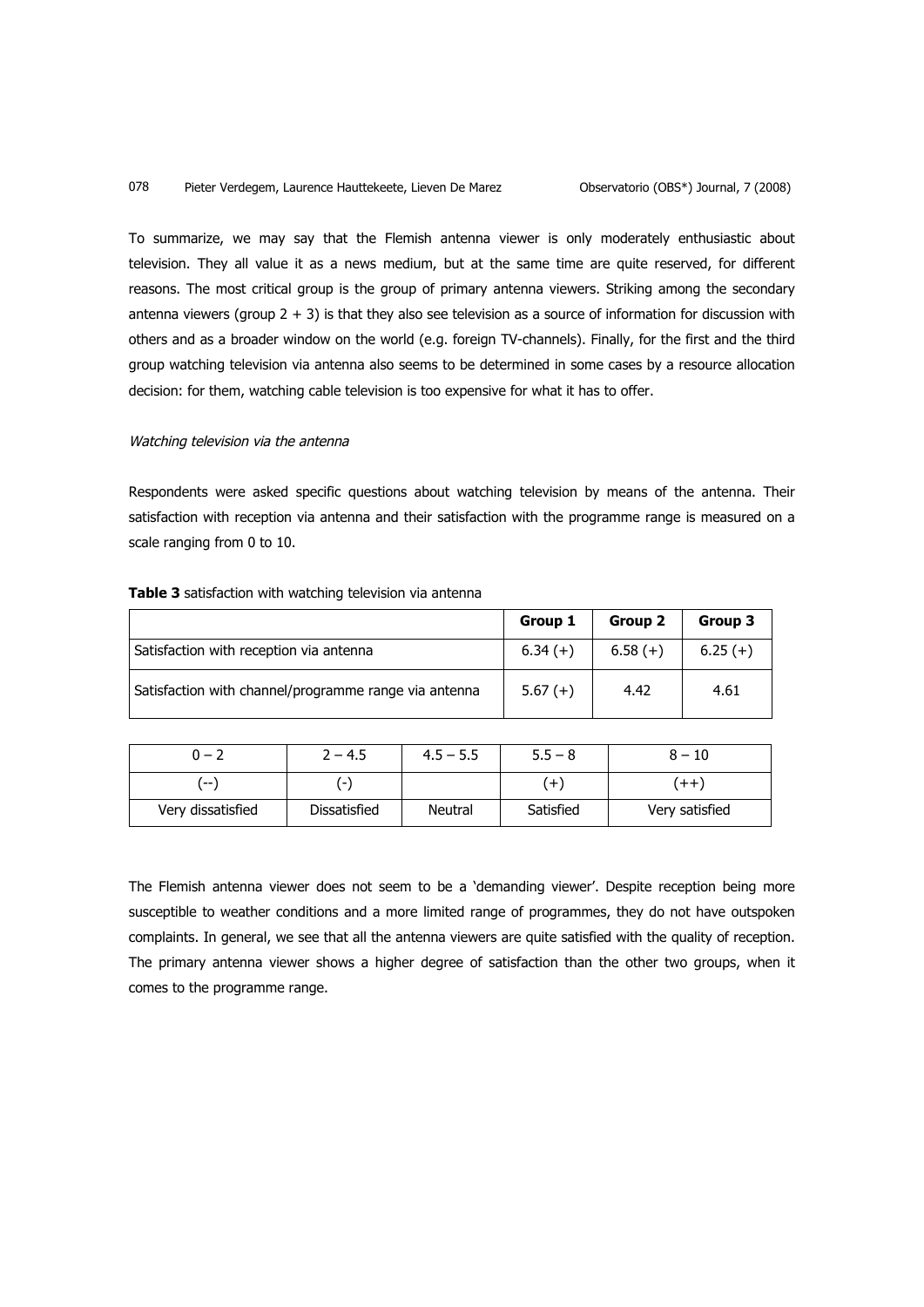When asked to sum up the (dis)advantages of watching analogue terrestrial television, the advantage most often mentioned is the 'conscious viewing pattern'. The primary antenna viewers in particular stress that they want to protect themselves and their children from the oversupply of television channels and television programmes, and the waste of time which could result. The main disadvantage is temporary reception problems. For example, snow and fog can easily disturb reception. Some primary antenna viewers note that conditions are sometimes so bad that they were unable to receive a programme they intended to watch, but at the same time they do not seem to mind too much. A second disadvantage is the limited choice of programmes available, but – again – most respondents put this in perspective.

Considering the high cable penetration in Flanders, it was necessary to find out why people stick to analogue terrestrial television viewing. The majority of the antenna viewers have the opportunity to connect to cable transmission, but they are simply not interested. Only a minority of the antenna viewers claimed to stick to analogue terrestrial television due to location constraints: their house is located too far away from the main street, which would lead to extra costs for cable connection.

4.3.2) Awareness of and attitude towards the analogue switch-off

## Awareness of the analogue switch-off

The most important finding is that antenna viewers have a low and/or non precise knowledge about the switch-off process. They are aware that they have to search for an alternative after the switch-off but they believe that they will have to pay more to watch television. Via open end questions, we wanted to detect what people think the analogue switch-off is about. Some antenna viewers take the view that this process has something to do with technological progress (better image quality, digital reception), but the majority of them still have questions about 'what' and 'how' and 'why'. This uncertainty has its consequences: the antenna viewers believe they are being forced into a technological revolution they actually do not want. And there are other false assumptions, for example some antenna viewers are convinced that everyone will be obliged to subscribe to cable television, or they even believe that cable subscribers will have to change to satellite. They already complain about a lack of information although the government has not officially started to communicate about the reasons for this transition yet. In addition, the public broadcast service considers that digital terrestrial transmission is still in a preliminary stage. Obviously, being confronted with the subject without proper information will cause a straightforward negative attitude towards the analogue switch-off among analogue terrestrial viewers.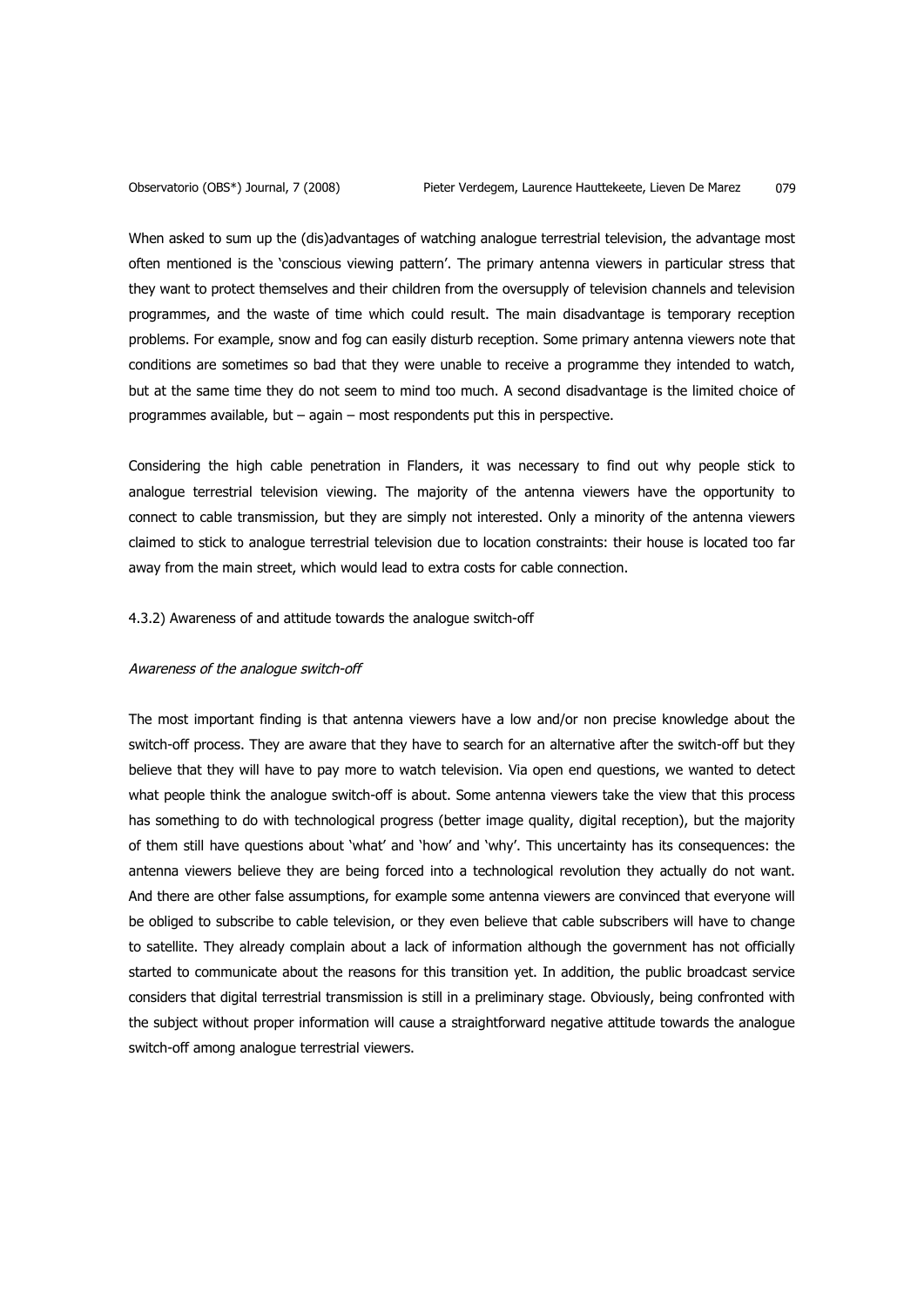## Attitudes towards the analogue switch-off

Uncertainty and the lack of information about what will happen lead to a rather negative attitude. To examine this attitude in greater depth, the respondents were confronted with seven statements about this topic. Table 4 shows the average scores per statement (measured on a five-point satisfaction scale), divided over the three subgroups.

|                                                                                                               | Group 1     | Group 2     | Group 3     |
|---------------------------------------------------------------------------------------------------------------|-------------|-------------|-------------|
| The government must provide $-$ even after the<br>analogue switch-off $-$ a free basic range of<br>programmes | $4.61 (++)$ | $4.47(++)$  | $4.37 (++)$ |
| It is unfair that I will no longer be able to watch<br>television by means of the analogue antenna            | $4.10 (++)$ | $4.14 (++)$ | $3.74(+)$   |
| All the other alternatives are impossible for me for<br>financial reasons                                     | $2.34(-)$   | $2.31(-)$   | 3.04        |
| I do not wish to invest any money in the other<br>alternatives                                                | $3.76(+)$   | 3.17        | $3.44(+)$   |
| The analogue switch-off is no problem for me, I will<br>just switch to another way of watching television     | $2.48(-)$   | $2.75(-)$   | $2.41(-)$   |
| If I cannot watch anymore via the antenna, I will<br>just stop watching television                            | $2.72(-)$   | $2.36(-)$   | 2.85        |
| Analogue terrestrial television is outdated                                                                   | $2.17(-)$   | $2.31(-)$   | $2.19(-)$   |

# **Table 4** attitudes towards the analogue switch-off

| $-2$                  | $2 - 2.8$                | $2.8 - 3.2$    | $3.2 - 4$ | — 5              |
|-----------------------|--------------------------|----------------|-----------|------------------|
| $- -$                 | $\overline{\phantom{0}}$ |                | $^{+}$    | $^{\mathrm{++}}$ |
| I do not agree at all | I do not agree           | <b>Neutral</b> | I agree   | I fully agree    |

The opinion of the three groups of antenna viewers is clear-cut when it comes to the government's role in this evolution: they fully agree that the government must provide a free basic range of programmes. They also feel unfairly treated, since they will no longer be able to watch analogue terrestrial television without adding a decoder to the equipment they currently use. The secondary antenna viewers in a holiday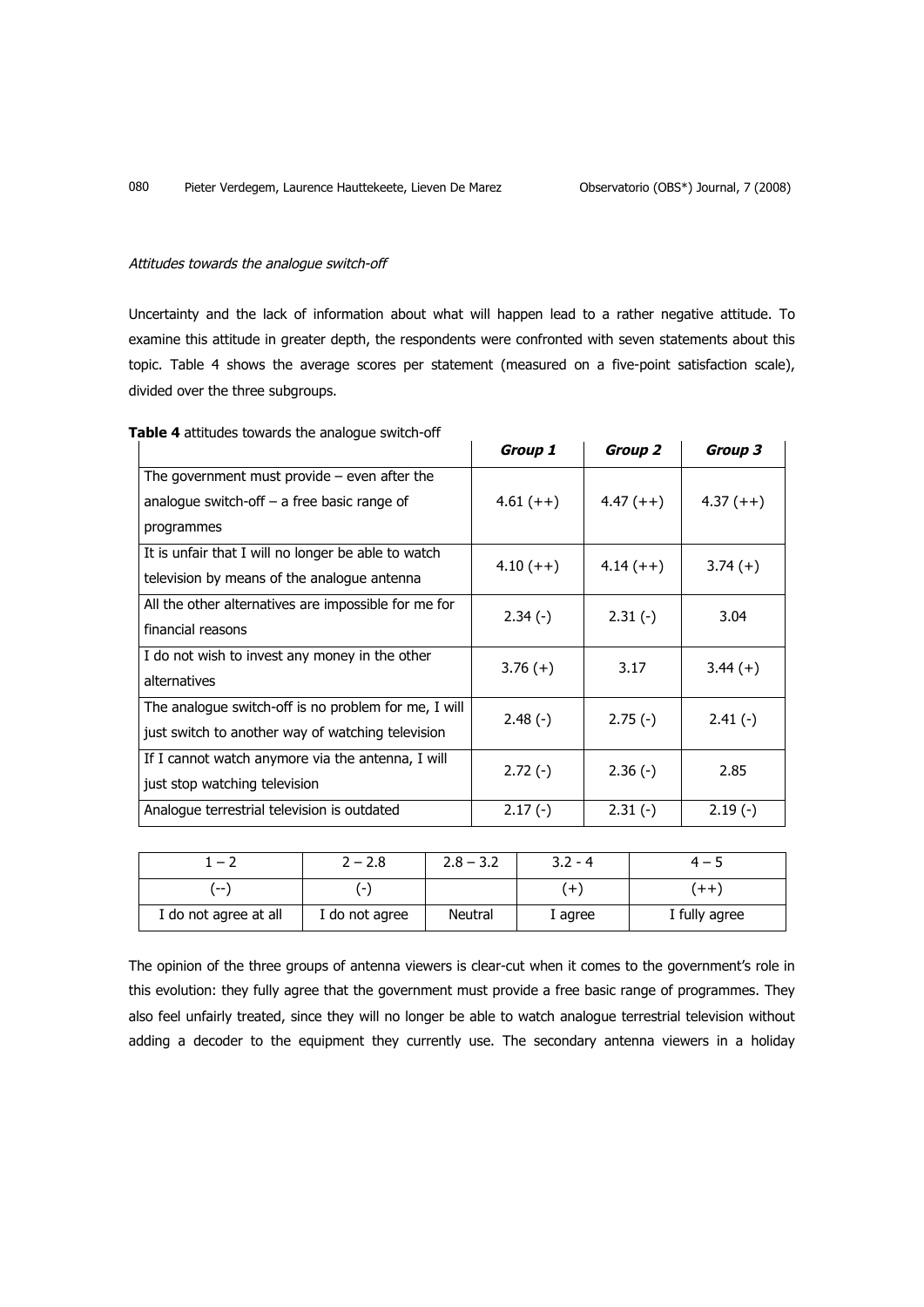home/second residence are not that harsh in their judgment. The average scores indicate that all antenna viewers are able to buy an alternative (except the more neutral attitude of the students in group 3), but at the same time, they are not really willing to do so. Finally, the antenna viewers agree with the fact that the analogue switch-off is a problem for them, because they still want to keep on watching television. They count on the government and the public service broadcaster for more information and guidance.

#### Which kind of information do they need?

The antenna viewers expect the government and the public service broadcaster to inform them. But what kind of information do they need? The majority of antenna viewers wishes to receive more information about the alternatives, their possibilities and the cost implications. They also wonder whether they will be able to receive the digital signal via antenna and whether the reception quality will be good enough.

In general, the antenna viewer needs to know more about 'why', 'how' and 'when'. As mentioned earlier, this uncertainty causes a negative attitude towards the analogue switch-off. However, during the qualitative research it was found that the respondents have the opinion that financial incentives are not necessary, except for socially weaker groups in society.

## 4.3.3) What are the expectations after the analogue switch-off?

What about the future? Which alternative, if they are forced to choose one, is the most attractive according to the antenna viewers?

#### Knowledge of the possible alternatives

In addition to the lack of knowledge about the switch-off, the research immediately revealed a lack of knowledge about the advantages or disadvantages of the possible 'post-switch' alternatives as well. The antenna viewers do not seem to be adequately informed about typical aspects of the different alternatives when it comes to buying equipment, installation procedures, the terms and formulas of subscription and the programme and channel range.

#### Evaluating different scenarios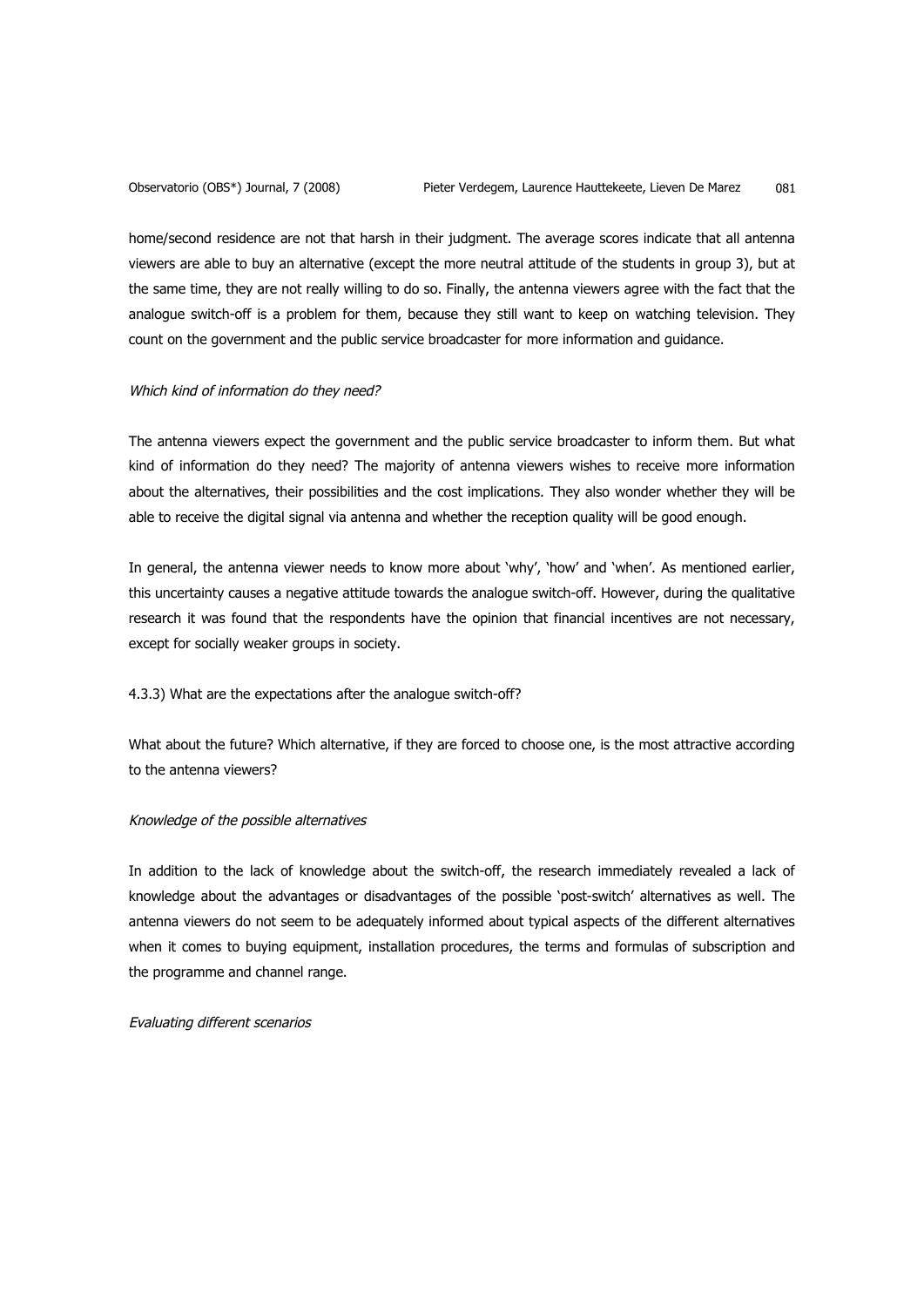In the last step of the study, the antenna viewers were given a full explanation of the possible alternatives for watching television after the analogue switch-off, and the implications in terms of equipment, installation procedures, types of subscription and programme and channel range. After this, the respondents were asked to rate their interest in each of the alternatives, with a score between 0 and 10.

|                                            | Group 1     | Group 2    | Group 3   |
|--------------------------------------------|-------------|------------|-----------|
| Scenario 1: Digital terrestrial television | $8.22 (++)$ | $6.67 (+)$ | $7.44(+)$ |
| Scenario 2: Analogue cable                 | $1.92$ (--) | $1.86(-)$  | $3.07(-)$ |
| Scenario 3: Digital cable                  | $1.33(-)$   | $1.31(-)$  | $2.41(-)$ |
| Scenario 4: Digital satellite              | $2.37(-)$   | $3.94(-)$  | $4.15(-)$ |
| Scenario 5: IP-TV                          | $2.03(-)$   | $1.89(-)$  | $1.11(-)$ |
| Scenario 6: I stop watching television     | $3.14(-)$   | $2.94(-)$  | $3.52(-)$ |

| <b>Table 5</b> evaluation of possible scenarios $-$ after the analogue switch-off |  |  |  |  |
|-----------------------------------------------------------------------------------|--|--|--|--|
|-----------------------------------------------------------------------------------|--|--|--|--|

| $0 - 2$            | $2 - 4.5$                | $4.5 - 5.5$ | $5.5 - 8$  | $8 - 10$        |
|--------------------|--------------------------|-------------|------------|-----------------|
| ′−−                | $\overline{\phantom{a}}$ |             |            | $(++)$          |
| No interest at all | Not interested           | Neutral     | Interested | Very interested |

The results are very explicit: the three groups of antenna viewers all prefer digital terrestrial television. The other alternatives (analogue cable, digital cable, digital satellite, IP-TV, and stop watching television) are alternatives in which the antenna viewers are not interested. Some small differences, however, can be noticed: in general digital satellite gets the highest score and the secondary antenna viewers in a holiday home/second residence have a slightly higher figure than the other groups when it comes to certain scenarios.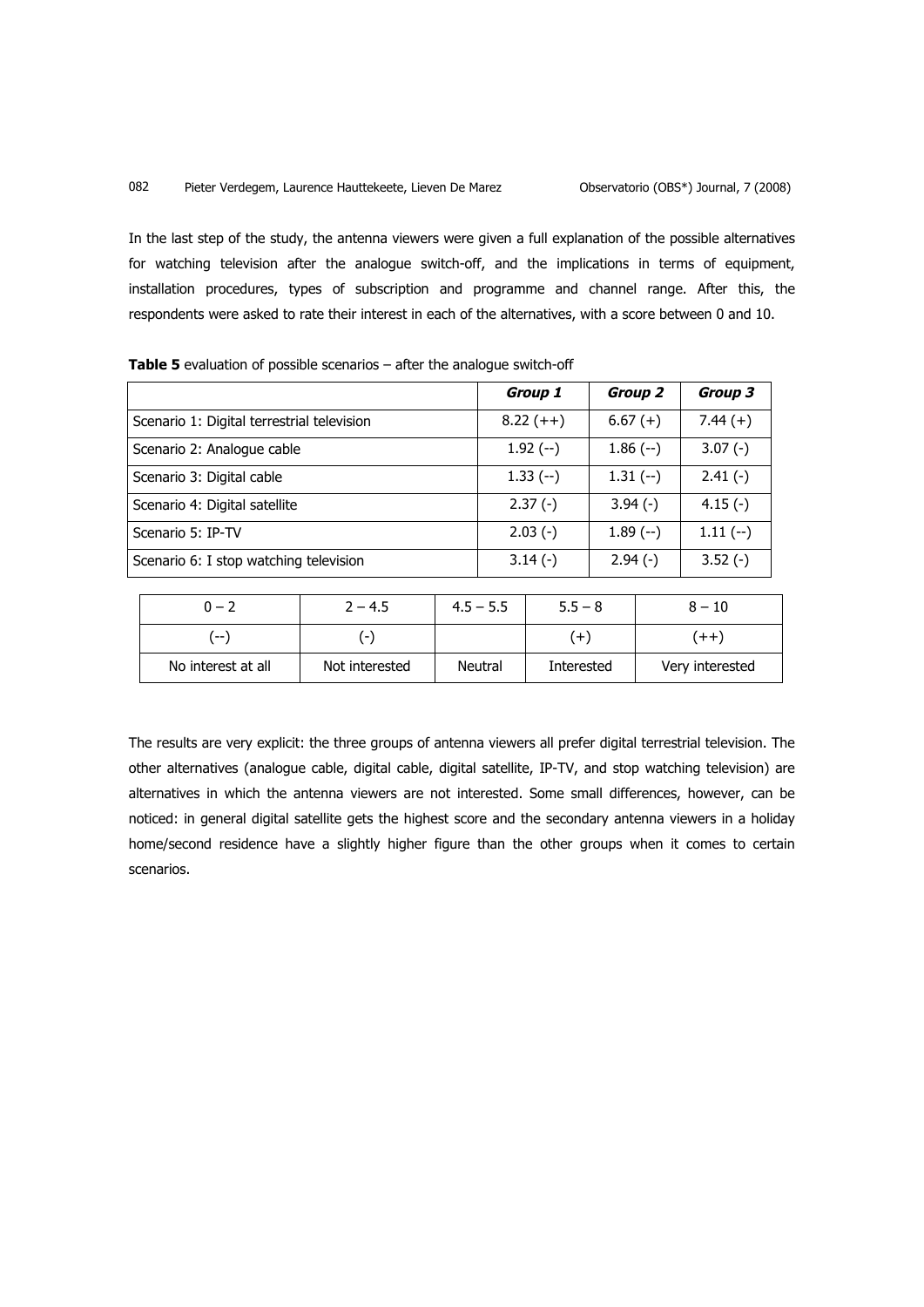#### **Conclusion & policy recommendations**

The European Commission urged the Member States to finish the analogue terrestrial television transmission by the end of 2012. There are wide variations among countries regarding the switch-off date but some are clearly trendsetters. The Netherlands and Flanders are two of them: The Netherlands finished their switch-off in December 2006, while Flanders plans to do so in November 2008. The reason for this early switch-off is quite logical: both regions have a very high cable penetration implying the limited number of people who watch television via terrestrial transmission (in The Netherlands: 1%; in Flanders around 2,5% of the households).

The passage of the analogue switch-off in The Netherlands clearly demonstrated the need for a thorough understanding of citizens' attitudes towards switching from analogue to digital terrestrial television. It is also of crucial importance to detect what the distinctive profiles are of the antenna viewers. A generic communication campaign (if necessary combined with other support measures) risks not to reach the target group for whom clear and correct information about the upcoming migration is indispensable, i.e. people who watch television via analogue terrestrial transmission. As government lacks any knowledge about the profiles of the current analogue terrestrial viewers, the research presented in this article provides vital information for setting up the analogue switch-off strategy.

Therefore, a multi-method study (necessary to detect the antenna viewers) has been set up in cooperation with the Flemish Minister of Media. On the basis of quantitative and qualitative research, it can be concluded that there is no such a thing as 'the' antenna viewer. Regarding to communication and/or support measures, the research results clearly demonstrate that there are three distinctive types of analogue antenna viewers: the primary antenna viewer, the secondary antenna viewer at home and the secondary antenna viewer in a holiday home/second residence. These distinctive profiles have different attitudes towards television, they have specific motivations for using terrestrial television signals and therefore they have specific questions regarding the analogue switch-off. The migration strategy should take this fully into account.

The research shows that antenna viewers are not yet adequately informed about the upcoming analogue switch-off and the possible alternatives, which could lead to a negative attitude towards this evolution. Responding to this, there is a need for an information campaign addressed to the (different profiles of the) antenna viewers that properly explains what the switch-off is and what reasons and motivations are linked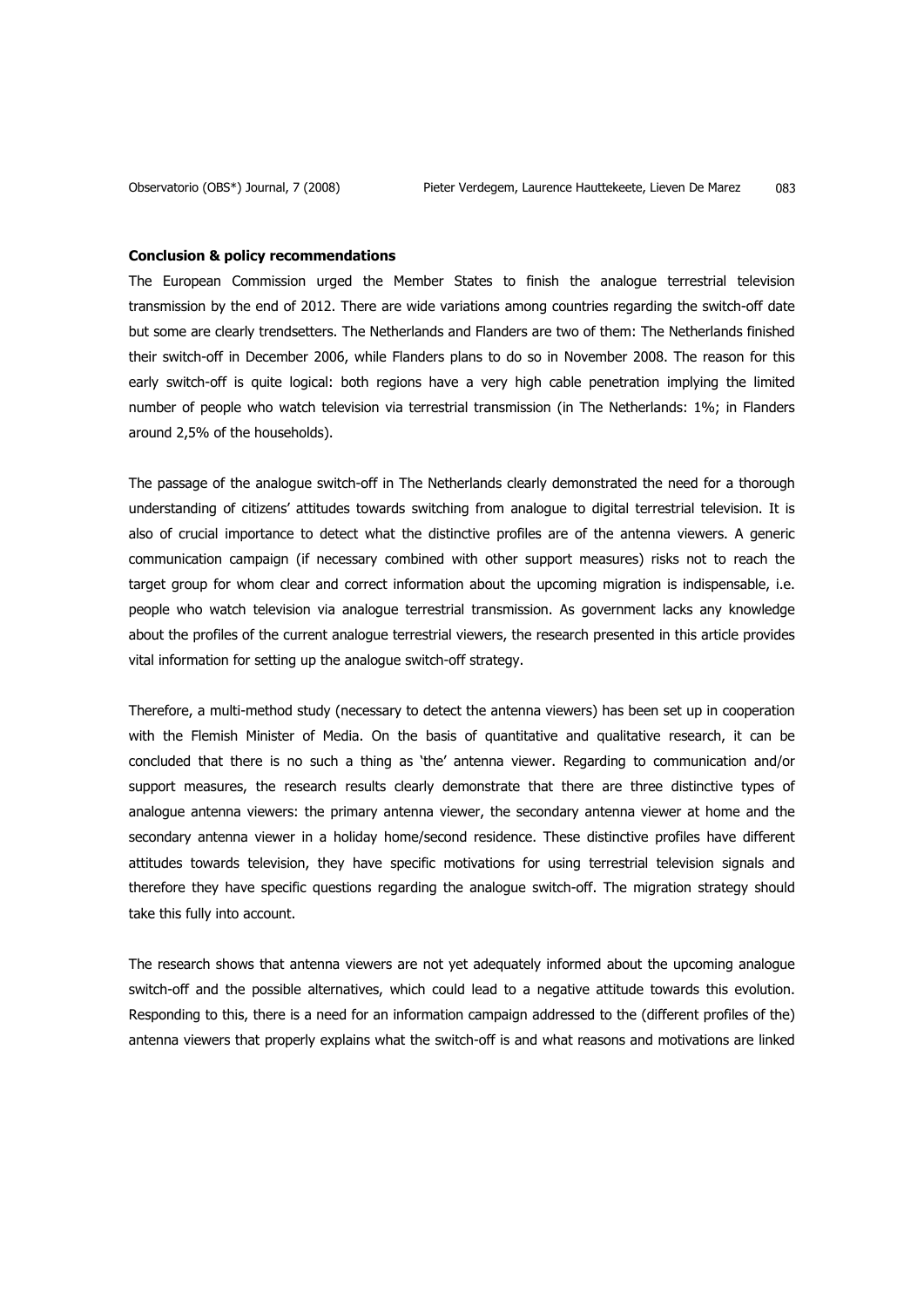to this evolution process. In addition, financial and technical aspects of the different alternatives available after the analogue switch-off should be detailed. The results of the research reveal, however, that a majority of the antenna viewers (especially the primary antenna viewers) is only interested in the digital terrestrial platform.

Especially for the specific case of analogue terrestrial television, the government has to bear some details in mind: First, a substantial majority of the present primary antenna viewers are technically and financially able to subscribe to cable television, but have preferred not to do so; Second, the analogue antenna viewer wishes to continue watching television at the present location and expects to have the same free programme choice after the analogue switch-off; Third, some of the secondary viewers do not (yet) identify themselves with the community that will be affected by the analogue switch-off, so they might be taken by surprise when the transition takes place; Finally, less affluent and less technically skilled viewers might expect financial and/or practical support as part of the switchover process.

Policy makers should learn from the research conducted that not every citizen is willing to join the 'hurray digital television' credo. Although the analogue switch-off can offer advantages both for the viewers (better quality, more choice, new services) as well as for the broadcast sector and policy makers (more efficient use of spectrum frequencies), a substantial part of the citizens is not willing to migrate from analogue to digital television of their own. As there is no continuation after the analogue switch-off, a purposeful information campaign should tackle misunderstandings concerning this transition process and clearly respond questions about 'what and why'. Even if the group of analogue antenna viewers is rather small in countries such as The Netherlands and Flanders, their choices for the digital future could be of strategic importance: they are forced to choose one of the DTV alternatives while other viewers, such as analogue cable viewers, can postpone adoption indefinitely. So, the conclusions of the research presented can have broader impact than the analogue switch-off as such. Policy makers but also DTV suppliers should be aware of the real added value that is necessary to convince people to choose for the 'new' television services. If people do not see benefits of better quality or more choice they will not be prepared to migrate.

This article presents research that was carried out to guide the Flemish government and the public service broadcaster in the transition to the analogue switch-off to help them to develop a well-balanced communication plan and strategy. The results provided a PR bureau with strategic knowledge in order to inform the different profiles of the antenna viewers about the upcoming transition from analogue to digital terrestrial television. A multimedia campaign has started from the beginning of 2008, for instance a website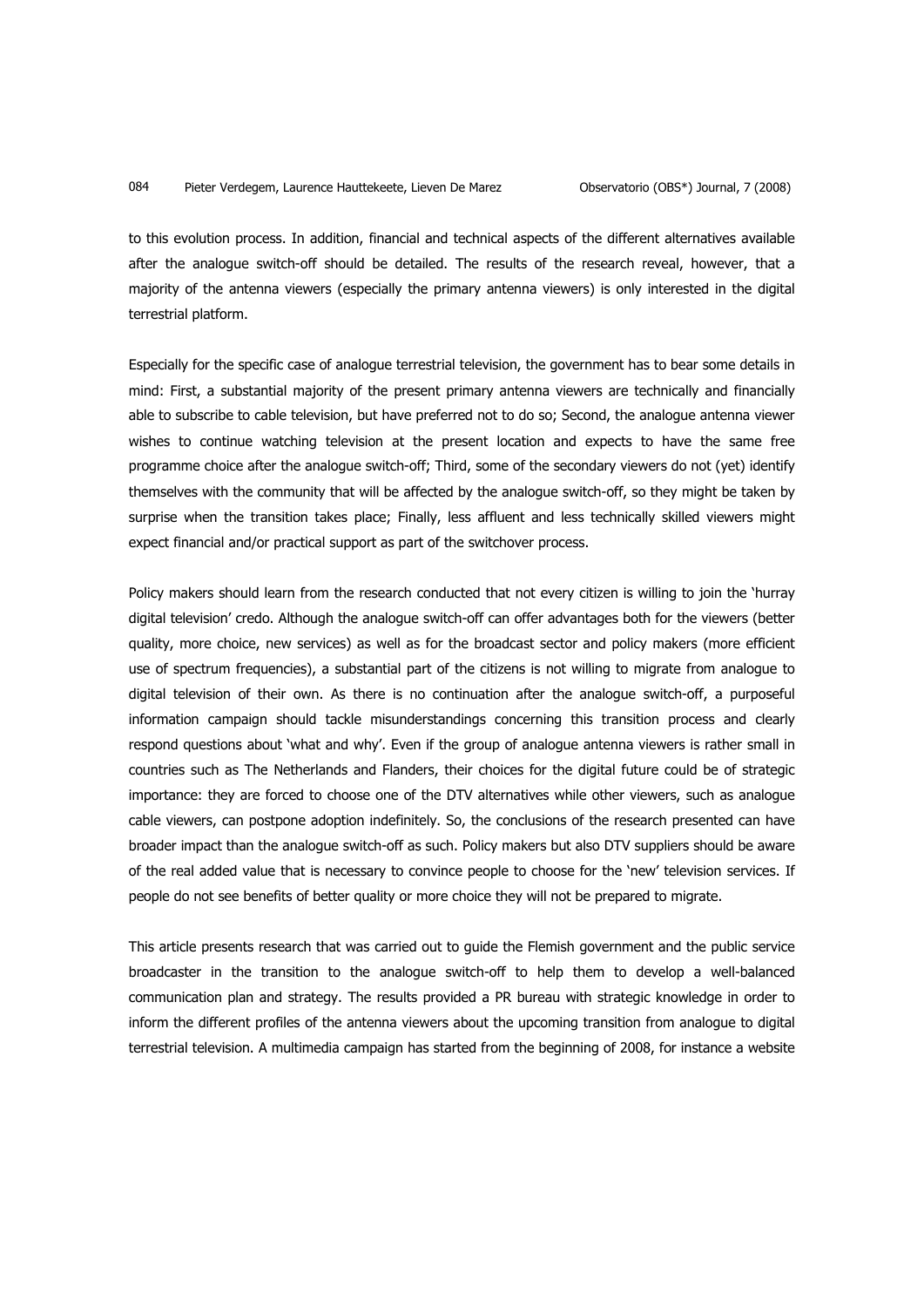has been set up (http://www.wegmetsneeuwopjetv.be). Although it is clear that switch-off strategies can differ greatly among countries, some of the results (or methodology and/or approach in order to detect the profiles of the current antenna viewers) can be helpful for other countries when preparing their own strategy.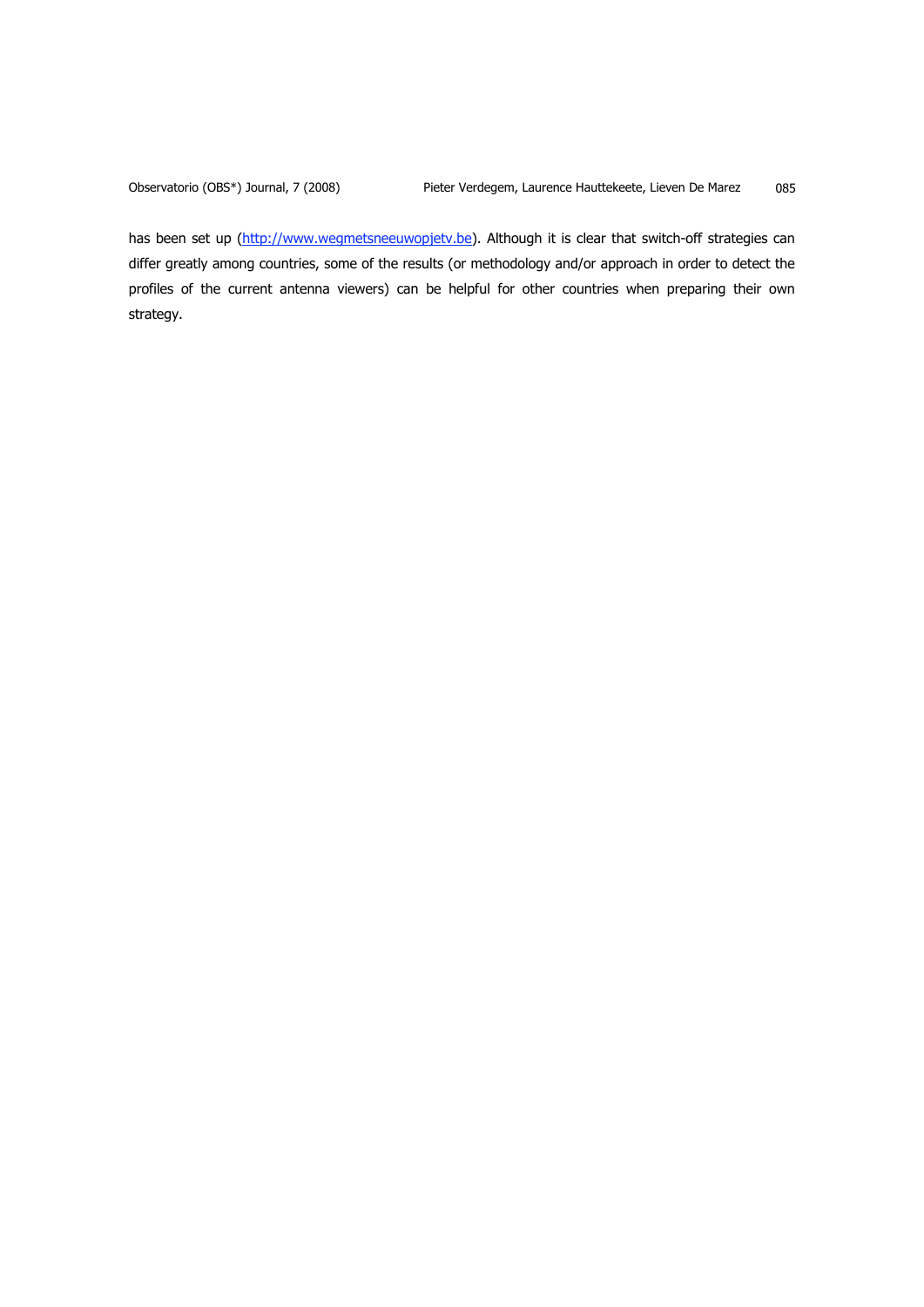#### **Bibliography**

Adda, J. & Ottaviani, M. (2005). The transition to digital television. Economic Policy, January 2005. Printed in Great Britain.

Bardoel, J., Brants, K. & Plug, R. (2000). Responsible and accountable: broadcasting policy between public obligation and private needs. In: J. Van Cuilenburg & R. Van der Wurff (Eds.) Media and open societies: cultural, economic and policy foundations for media openness and diversity in East and West (pp. 80-101). Amsterdam: Het Spinhuis.

Bardoel, J. & d'Haenens, L. (2004). Media meet the citizen: beyond market mechanisms and government regulations. European Journal of Communication, 19 (2), pp. 165-194.

Beleidsbrief Omschakeling Ethertelevisie. (2006). Informatie van de Minister van Onderwijs, Cultuur en Wetenschap en de Minister van Economische Zaken over de omschakeling van de analoge publieke televisiezenders naar digitale ethertelevisie. Tweede Kamer der Staten-Generaal, Den Haag, Nederland.

Blumler, J. G. (1992). Vulnerable values at stake. In: J. G. Blumler (Eds.) Television and the public interest: vulnerable values in West European broadcasting (pp. 22-42). London: Sage.

Bourgeois, G. (2006). Televisie via antenne vanaf eind 2008 volledig digitaal. Persmededeling van de Vlaamse Regering, Minister Geert Bourgeois, bevoegd voor Bestuurszaken, Buitenlands beleid, Media en Toerisme. Accessible on:

http://www.vlaanderen.be/servlet/Satellite?cid=1161921604295&pagename=nieuwsberichten%2FNB\_Nieu wsbericht%2FNieuwsbericht

Bourgeois, G. (2008). Vanaf 3 november sneeuwt het niet langer op je tv. Persmededeling van de Vlaamse Regering, Minister Geert Bourgeois, bevoegd voor Bestuurszaken, Buitenlands beleid, Media en Toerisme. Accessible on:

http://www.vlaanderen.be/servlet/Satellite?c=MIN\_Publicatie&cid=1205122213314&lyt=1141721307967&p =1103027410260&pagename=minister\_geert\_bourgeois%2FMIN\_Publicatie%2FPublicatie\_met\_relatiesMIN &ppid=1205123059374&site=minister\_geert\_bourgeois&subtype=Persbericht

Brants, K. & De Bens, E. (2000). The status of TV broadcasting in Europe. In: J. Wieten, G. Murdoch, & P. Dahlgren (Eds.) Television across Europe (pp. 23-34). London: Sage.

CIM. (2007). Strategische studie Plurimedia-Producten-Attitudes 2005-2006. Accessible on: http://www.cim.be/pmp/

Colombo, F. (2006). Technological innovation and media complexity. DTT in the light of a new theoretical perspective. In: F. Colombo & N. Vittadini (Eds.) Digitising TV. Theoretical issues and comparative studies across Europe (pp. 21-35). Vita e Pensiero: Milan.

Coppens, T. (2003). Digital public broadcasting in Flanders: walking the tightrope. Telematics and Informatics, 20 (2003) pp. 143-159.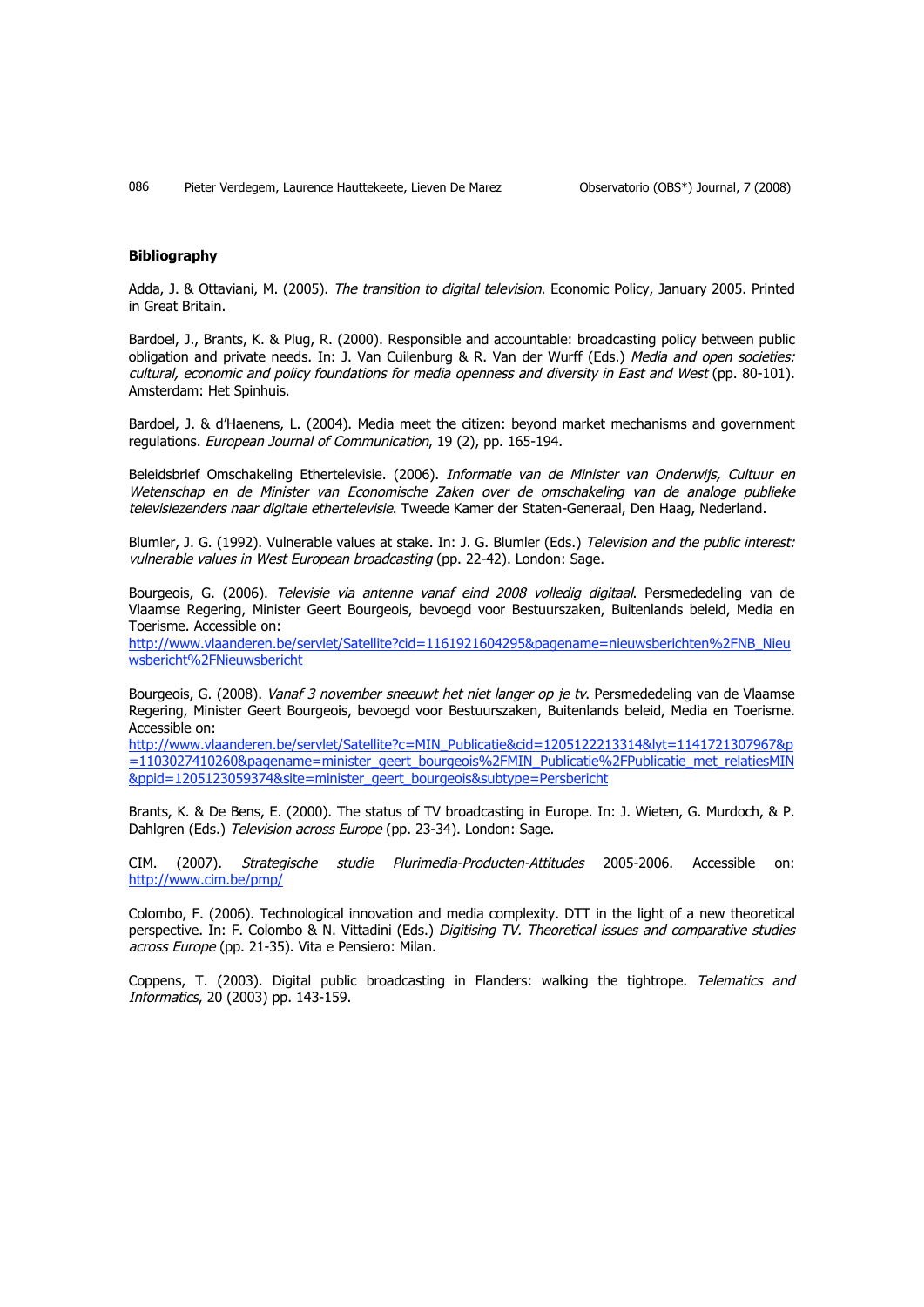Coppens, T. (2005). Opdracht volbracht? Een studie naar de taken van de VRT. In opdracht van de Vlaamse Mediaraad. Accessible on:

http://www2.vlaanderen.be/ned/sites/media/Media/beleid/vrt/documenten/volledige%20vrt-studiedef.pdf

Coppens, T. & Saeys, F. (2006). Enforcing performance: new approaches to govern public service broadcasting. Media, Culture and Society, Vol. 28 (2), pp. 261-284.

Dahlgren, P. (2000). Key trends in European television. In: J. Wieten, G. Murdoch, & P. Dahlgren (Eds.), Television across Europe (pp. 23-34). London: Sage.

d'Haenens, L. (2001). European public television in search of a mission in an era of economic and technological change. In: L. d'Haenens & S. Saeys (2001). Western broadcasting at the dawn of the  $21^{st}$ century (pp. 109-124). Mouton de Gruyter: Berlin.

d'Haenens, L. & Bink, S. (2001). Digital convergence. The development of a new media market in Europe. In: L. d'Haenens & S. Saeys (2001). Western broadcasting at the dawn of the 21<sup>st</sup> century (pp. 125-146). Mouton de Gruyter: Berlin.

De Grooff, D. (1999). Digitale televisie: de televisie van het nieuwe millennium? In: Mediagids-Audiovisueel-Aflevering 3 (pp. 5-10).

DigiTAG (2008). Analogue switch-off. Learning from experiences in Europe. Digital Terrestrial Television Action Group. Accessible on: http://www.digitag.org/DTTResources/ASOHandbook.pdf

EC. (2000). An information society for all. Action plan prepared by the Council and the European Commission for the Feira European Council. European Commission. Accessible on: http://ec.europa.eu/information\_society/eeurope/2002/action\_plan/pdf/actionplan\_en.pdf

EC. (2003). Communication on Digital Switchover – Transition From Analogue to Digital Broadcasting, From Digital Switchover to Analogue Switch-Off, COM (2003) 541 final; 22 September. Brussels: European Commission.

EC. (2005a). Communication on Accelerating the Transition from Analogue to Digital Broadcasting, COM (2005) 204 final; 24 May. Brussels: European Commission.

EC. (2005b). i2010 - a European Information Society for growth and employment, COM (2005) 229 Final; 1 June. Brussels: European Commission.

Gawlinski, M. (2003). Interactive television production. Focal Press: Oxford.

GfK. (2006). Analoge ontvangst van televisiesignalen in Nederland. Onderzoek uitgevoerd door Intomart GfK in opdracht van Ministerie van Economische Zaken, DG Energie en Telecommunicatie, Den Haag.

Hargreaves, S.P. (2005). Television in a digital age: what role for public service broadcasting? Economy Policy, 20 (41): pp. 113-157.

Hastings, C. (2004). Discussion of performance measures in public service broadcasting. New Information Perspectives, 56 (5): pp. 301-307.